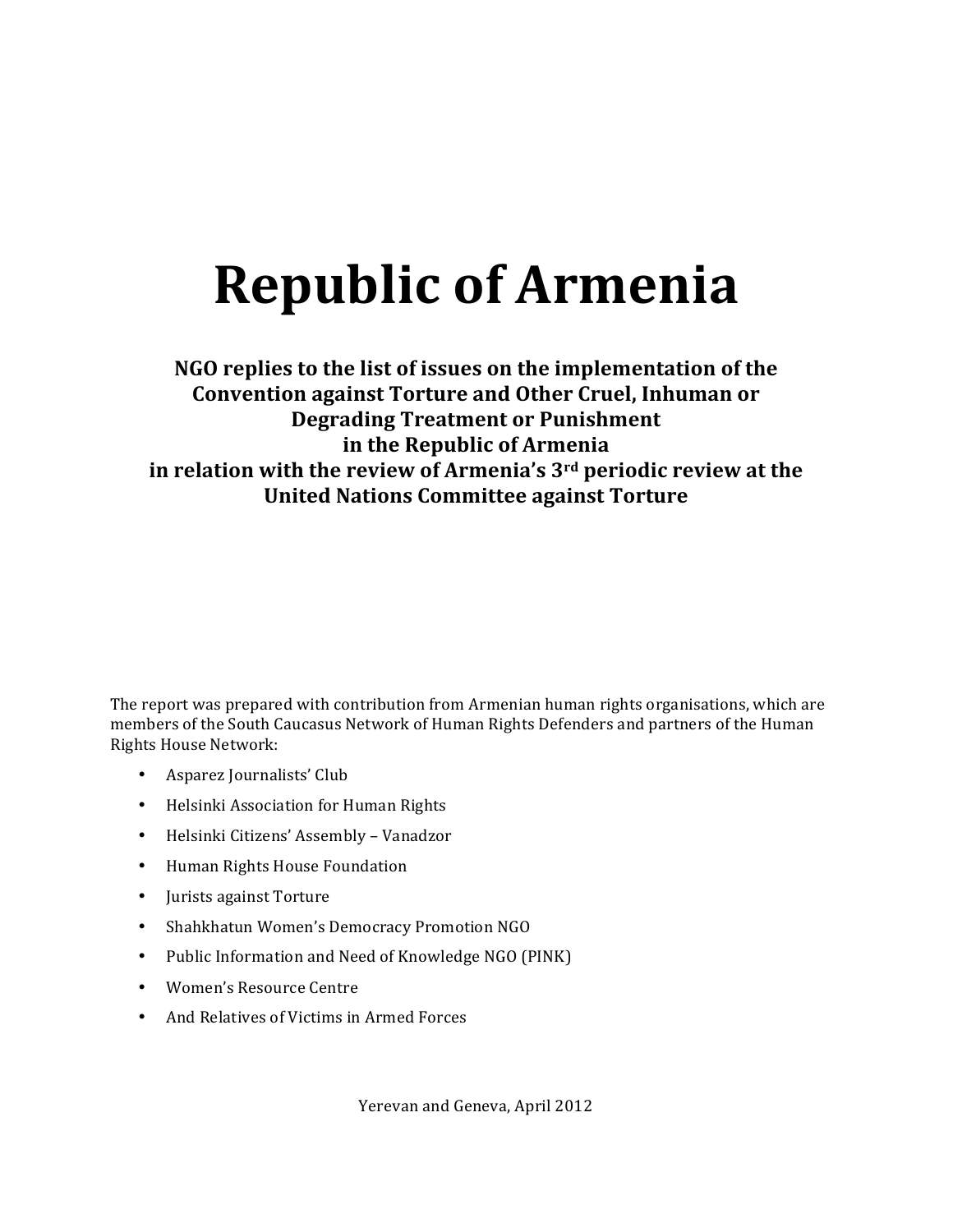# **Table of contents**

| Articles 1 and 4                                                                                                 |              | Pages 4-5          |
|------------------------------------------------------------------------------------------------------------------|--------------|--------------------|
| Question 1                                                                                                       | Para. 1      | Page 4             |
| Question 3                                                                                                       | Para. 2-5    | Page 4             |
| Question 4                                                                                                       | Para. 6-10   | Pages 4-5          |
| <b>Article 2</b>                                                                                                 |              | <b>Pages 5-23</b>  |
| Question 5                                                                                                       | Para. 11-13  | Page 5             |
| Question 6a                                                                                                      | Para. 14     | Page 5             |
| Question 6b                                                                                                      | Para. 15-19  | Pages 5-6          |
| Question 6d                                                                                                      | Para. 20-29  | Pages 6-7          |
| Question 7                                                                                                       | Para. 30-31  | Page 8             |
| Question 8                                                                                                       | Para. 32     | Pages 8-13         |
| - Case of Genya Grigoryan at Artashat Police Station<br>- Case of Julieta Hovhannisyan                           |              | Page 9<br>Page 9   |
| - Case of Srbuhi Baghdasaryan                                                                                    |              | Page 9             |
| - Case f Artur Kharatyan                                                                                         |              | Page 10            |
| - Case of Silva Ramazyan at Tumanyan Police Department<br>- Case of Arman Ramazyan at Tumanyan Police Department |              | Page 10<br>Page 10 |
| - Case of Artyom Arakelyan                                                                                       |              | Page 10            |
| - Case of Arman Yengibaryan                                                                                      |              | Page 11            |
| - Case of Garnik Melikyan                                                                                        |              | Page 12            |
| - Case of Vladimir Tonoyan                                                                                       |              | Page 13            |
| Question 9                                                                                                       | Para. 33-35  | Page 13            |
| Question 11                                                                                                      | Para. 36-39  | Pages 13-14        |
| - Question 11a Vardan Sevian                                                                                     | Para. 40-42  | Page 14            |
| - Question 11b Gevorg Kotinian                                                                                   | Para. 43-48  | Pages 14-15        |
| - Question 11c Artak Kotinian                                                                                    | Para. 49-54  | Pages 15-16        |
| – Question 11d Artur Hekobian                                                                                    | Para 55-58   | Page 16            |
| - Question 11e Tigran Ohanjanian                                                                                 | Para. 59-63  | Pages 16-17        |
| - Question 11f Varda Martirosian                                                                                 | Para. 64-66  | Page 17            |
| - Question 11 Other related cases not mentioned in the list of issues                                            | Para. 67-69  | Pages 17-18        |
| Question 12                                                                                                      | Para. 70-75  | Pages 18-19        |
| Question 13                                                                                                      | Para. 76-82  | Pages 19-20        |
| Question 14                                                                                                      | Para. 83-84  | Page 20            |
| Question 15                                                                                                      | Para. 85-107 | Pages 20-23        |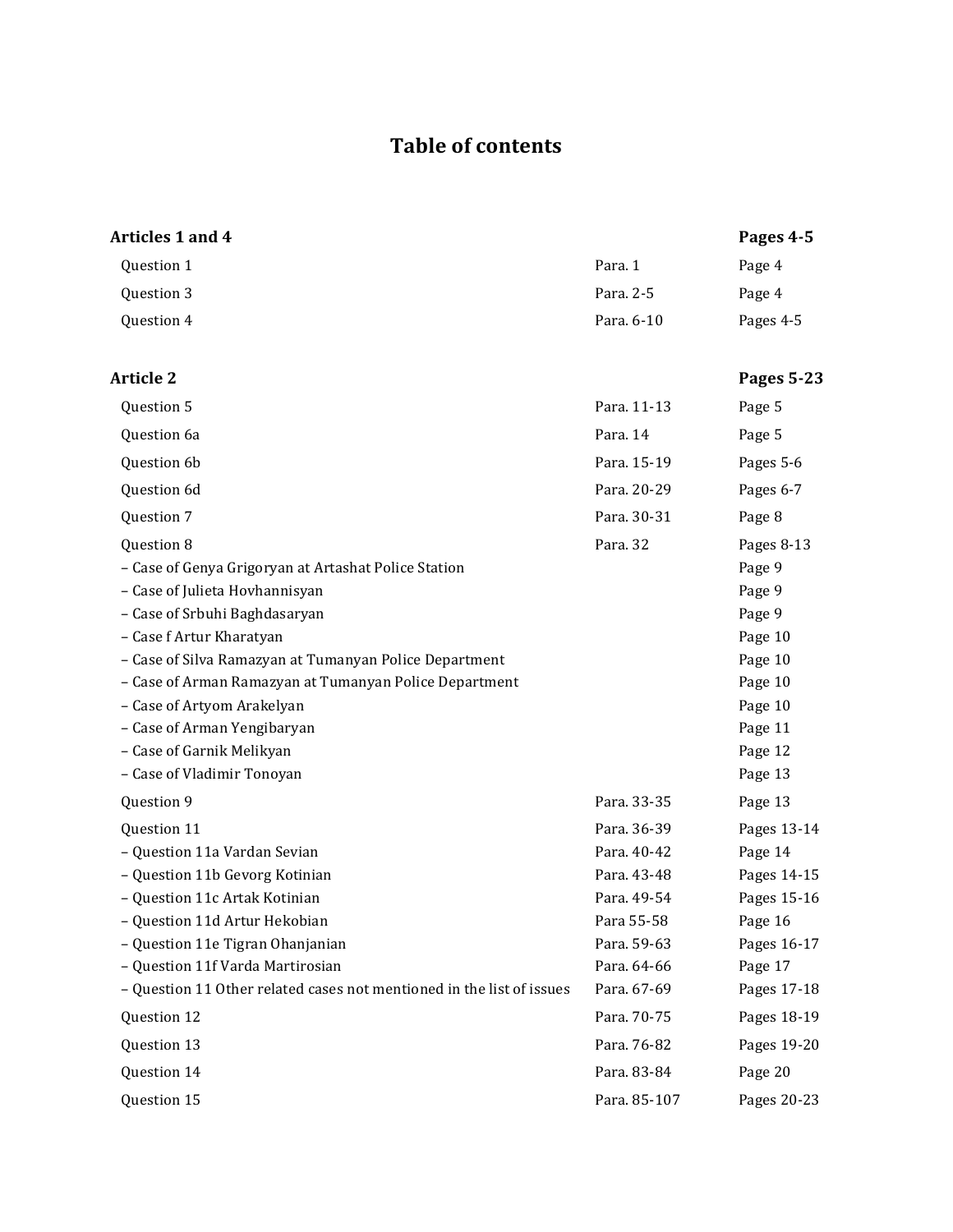| <b>Article 10</b>                                                                |               | Page 24             |
|----------------------------------------------------------------------------------|---------------|---------------------|
| Question 25                                                                      | Para. 108-110 | Page 24             |
| Article 11                                                                       |               | Pages 24-27         |
| Question 29                                                                      | Para. 111     | Page 24             |
| Question 30                                                                      | Para. 112-113 | Pages 24-25         |
| Question 31                                                                      | Para. 115-119 | Page 25             |
| Question 32                                                                      | Para. 120     | Page 26             |
| Question 33<br>- Illustration of discrimination against LGBT people in detention | Para. 121     | Pages 26<br>Page 26 |
| Question 34                                                                      | Para. 122-123 | Page 27             |
| Question 35                                                                      | Para. 124-125 | Page 27             |
| Articles 12 and 13                                                               |               | Pages 28-29         |
| Question 38                                                                      | Para. 126-130 | Pages 28-29         |
| <b>Article 14</b>                                                                |               | Page 30             |
| Question 39                                                                      | Para. 131-133 | Page 30             |
| <b>Article 15</b>                                                                |               | Page 30             |
| Question 41                                                                      | Para. 134     | Page 30             |
| <b>NGO</b> coalition                                                             |               | Pages 31-32         |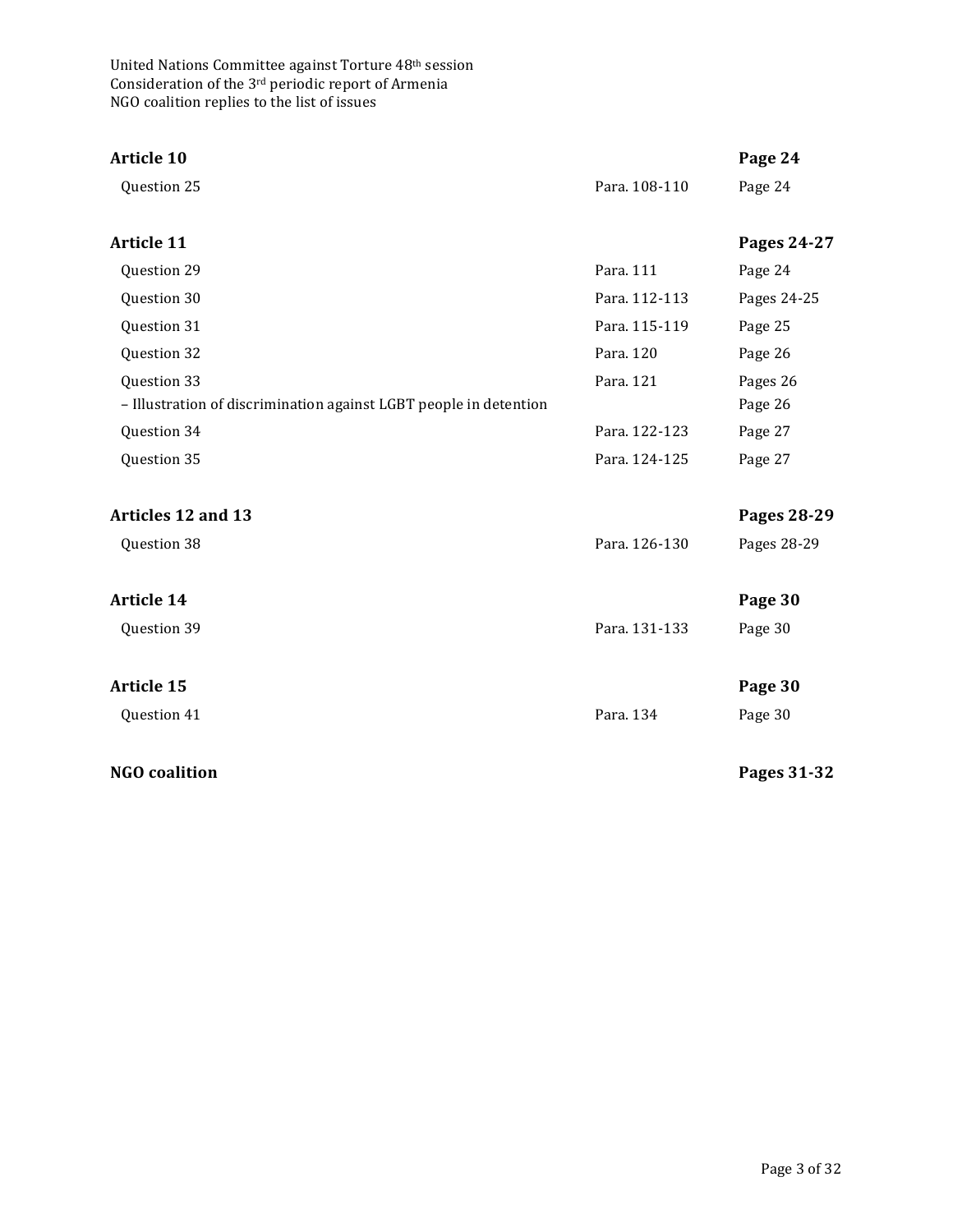# **Articles 1 and 4**

# **Q 1**

1. Article 119 of the Criminal code has not been amended.

# **Q 3**

2. Discrminatory behaviour on the basis of gender identity or sexual orientation is not covered in the Republic of Armenia's legal system and does not provide aggravating circumstances or criminal liability. Crimes committed on the ground of gender or sexual orientation are qualified as crimes of non-discriminatory character.

3. The Republic of Armenia's legal system does not legally recognise discrimination on the grounds of sexual orientation or gender identity and thus does not prohibit this type of discrimination. The prohibition of discrimination on the grounds of sexual oritentation or gender identity would provide the grounds for the Republic of Armenia legal system to acknowledge the different attitudes behind discriminatory behaviour on the basis of sexual orientation or gender identity as aggravating circumstaces to criminal liability cases.

4. In the Republic of Armenia Criminal Code, crimes committed on the basis of the sexual orientation of the victim do not constitute corpus delicti and do not lead to aggravating factors.

5. In reference to gender, the aggravating circumstance of "the crime evidently committed against a pregnant woman'' can be observed as gender issue, but generally such circumstances are dealt with under the protection of mother and child.

# **Q 4**

6. In the Criminal Code of the Republic of Armenia, the confusion in the application of categories of "violence", "torture", and "severe damage" remains in full.

7. In the Criminal Code the concept of "violence" only refers to physical violence.

8. The Criminal Code distinguishes in part torture, infliction of wilful light damage to health, and battery.

9. Wilful light damage to health is considered a corpus delicti and it is defined as a short-term disorder or insignificant loss of the capacity to work, whereas battery is a violent act that did not cause short-term health disorder or insignificant loss of the capacity to work (i.e. does not constitute infliction of wilful light damage to health, Article 117).

10. According to the Criminal Code, in order for an action to be understood as torture, neither danger of medium gravity (protracted health disorder or significant and permanent loss of no less than one third of the capacity to work) nor of serious gravity (infliction of willful bodily damage which endangers one's life; causes loss of eye-sight, speech, hearing or any organ; loss of functions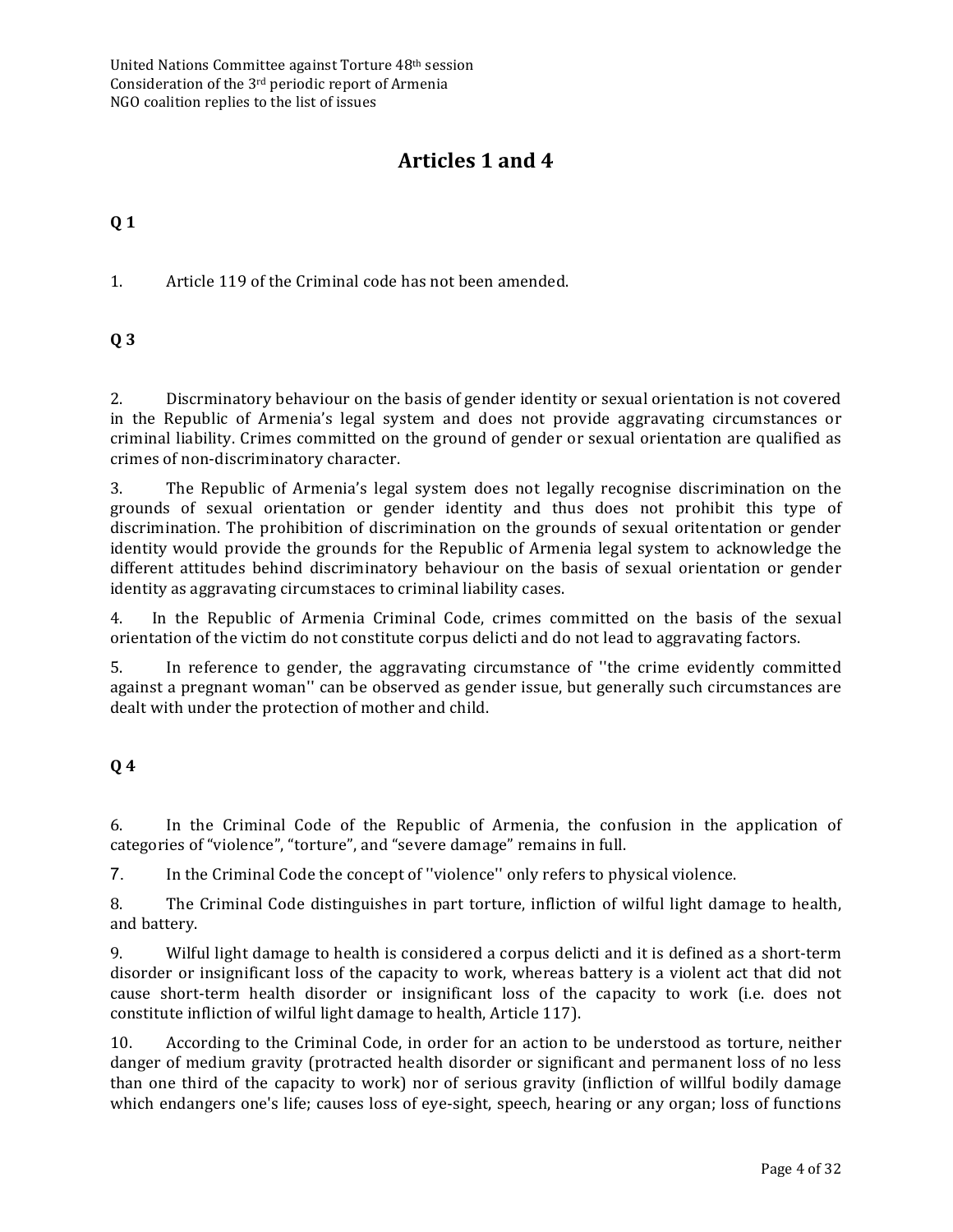of any organ; damage which results in irreversible disfigurement of the face; damage which is lifeendangering or which results in a disorder, accompanied by a permanent loss of no less than one third of the capacity to work, or with complete loss of the professional capacity to work; or which causes disruption of pregnancy, mental illness, drug or toxic addiction) should be inflicted.

# **Article 2**

# **Q 5**

11. Despite contravening the Convention against torture, both Article 119 of the Criminal Code (see paragraph 1), and Articles 308 and 309, which set liability for persons who commit abuse or exceed official authority, remain unchanged.

12. Armenia has not made any amendments to Articles 19, 308 and 309 of the Criminal Code and has not undertaken any action to ensure that all individuals who engage in conduct that constitutes torture are charged with offenses commensurate with the gravity of the offense

13. Individuals sentenced by Articles 308 and 309 have the possibility to be granted amnesty

#### **Q 6a**

14. The Court of Cassation on the 18 December 2009 immediately applied the international rights norms and declared that the person who is taken into custody or arrested should have those minimum assurances mentioned in the report. However, nor the Criminal Code or any other legislation have vet defined such kind of assurances. The Law application practice continues to be led by laws and not by decisions of the Court of Cassation, as such, the direct stipulation of the internationally accepted norms is an issue of utmost importance, which is not being addressed.

#### **Q 6b**

15. According to the Criminal Code and the 'Law on Police' a detained person does not have the status which is anticipated according to Article 5 of the European Convention. That is why the minimum assurances are not ensured for the detained person as per Article 5 of the Convention.

16. The Republic of Armenia Court of Cassation set a precedent in Gagik Mikaelyan's case, according to which, notwithstanding the circumstance that the legislation does not ensure those minimum standards, a detained person must have minimum rights equal to those of a person who has been arrested. But in the implementation of the law, as there are no legal amendments, in the police office the rights which are guaranteed for the arrested are not ensured for the detained. When the status of the detained person is changed and he becomes arrested, only then he is given minimum assurances (the rights of an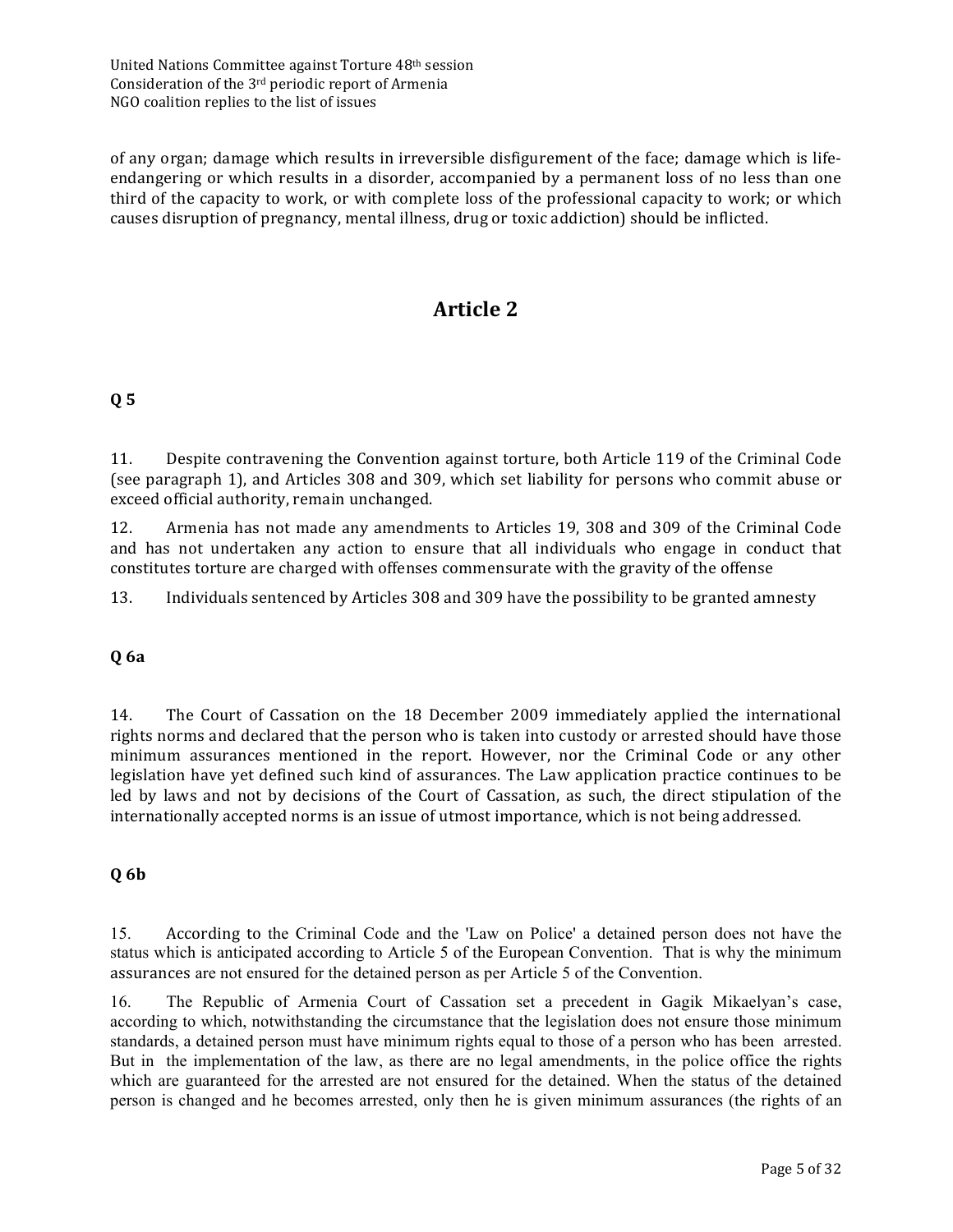arrested person to a lawyer, a medical examination by an independent physician, notifying the relative on the detained person's situation, and a written form describing their rights translated into different languages).

17. From November to December 2010, the Helsinki Citizens' Assembly - Vanadzor (HCAV) conducted a monitoring in all 17 active investigation divisions of Lori and Tavush Regions and collected relevant information regarding witnesses' interrogation conditions. The results showed that the investigators routinely inform the witnesses about their obligation to reveal all the details of the case without restraining information and the criminal liability for false testimony or avoiding or refusing to testify. Furthermore, the witness is informed that he/she is not obligated to give testimony convicting his/her spouse or a family member of committing crime.

18. In addition, the findings of the study revealed that the witness is requested to sign a report form or a memo about witnesses' rights prior the interrogation. 12 out of 17 investigation divisions use a memo of witnesses' rights, which includes all the articles defining rights of witnesses, while 5 make use of an interrogation report form, which merely indicates the numbers of the articles of the Republic of Armenia Criminal Procedure Code prescribing witnesses' rights and obligations.

19. The analysis of the mentioned report form shows that an individual without legal education cannot understand the legal significance and consequences of the indicated articles. Therefore it can be unequivocally stated that the witness "signs a document stating that he/she was informed about his/her rights", whereas in reality the contents of the rights and obligations of the witness are not explained to him/her. In other words, notification about rights and obligations is in some cases only of formal nature, conducting witnesses to often testify against a family member. This is also connected with the fact that while presenting the rights and obligations to the witness, the investigator emphasizes the obligation to testify..

# **Q 6d**

20. In the case of Vahan Khalafyan, only the head of the police department has been convicted. The relatives have applied to the European Court of Human Rights. The Court of Cassation rejected all the appeals, including those of the aggrieved side. And the Court of Appeal examined the case as per Court of Cassation case of trial and did not implement any kind of inspection in order to determine the method of suicide.

21. In the case of Levon Gulyan, so far no state official has been held responsible for his death in May 2007. On 30 June 2011, the Court of Criminal Appeals, presided by judge Khachatryan, declined the complaint of General Prosecutor's Office in connection with Levon Gulyan's case. Prosecutor Harutyun Harutyunyan asked to reverse the decision of Court of the First Instance of Kentron and Nork Marash on 25 May 2011.

22. On 2 September 2010, members of the Group of Public Observers Conducting Monitoring of Penitentiary Institutions and Agencies of the Republic of Armenia Ministry of Justice, Avetik Ishkhanyan, Artur Sakunts, and Arman Danielyan, visited Nubarashen PI. The visit revealed that The Republic of Armenia Citizen, Sargis Manuk Poghosyan was arrested at the Republic of Armenia Zvartnots Airport and detained in Nubarashen PI from 5 August to 1 September 2010, without an appropriate court decision. Research revealed the following: the personal card of the inmate states that "He entered the institution on 5 August 2010 and was released on 1 September 2010, based on 21/32-570-10 note of the Republic of Armenia Prosecutor General." The 21/32-570-10 note by the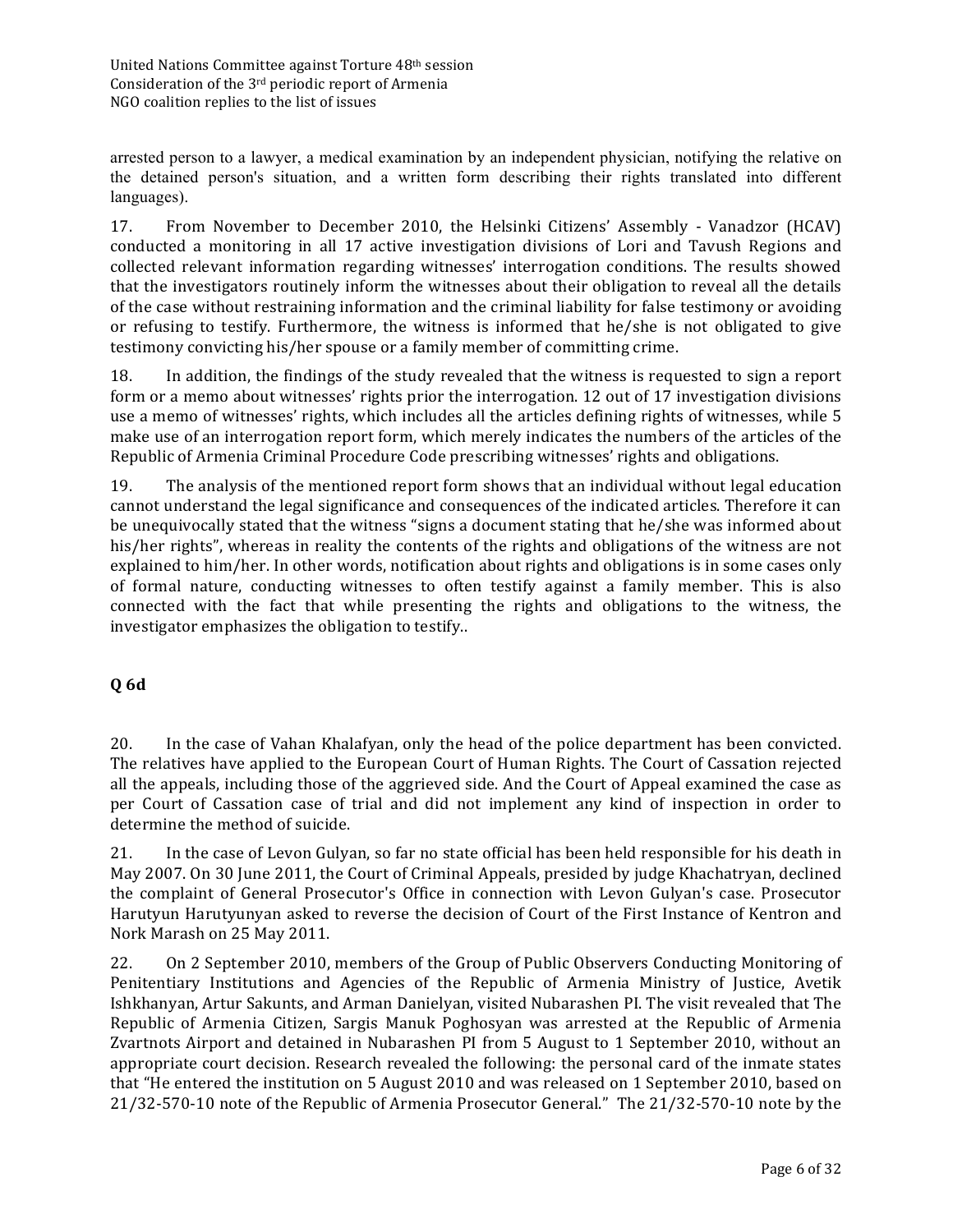Deputy Prosecutor General, M. Sargsyan, to the Head of Nubarashen PI, T. Navasardyan, states that "On 2 August 2010 ... Sargis Manuk Poghosyan, who was under pursuit by the US law enforcement bodies since 29 July 2010, was taken to the detention facility of the Yerevan Police Department." S. Poghosyan was released upon conclusion of the 72-hours-arrest prescribed by Article 11, part 3, of the Republic of Armenia Criminal Procedure Code, as no detainment warrant was received. Taking into consideration the gravity of the crime committed by S. Poghosyan, the Republic of Armenia Prosecutor General instructed to take into account the circulated decision by the Central National Bureau of the US Interpol and to detain S. Poghosyan until the reception of the relevant documents from the US Law Enforcement Bodies.

23. According to the letter of the Head of International Legal Relations of the Republic of Armenia Prosecutor General addressed to the Head of the Consular Department of the Ministry of Defense on 2 August 2010, the Republic of Armenia Prosecutor General was aware that Sargis Manuk Poghosyan was an Republic of Armenia citizen and was not subject to handing over to the law enforcement body of another country; Nevertheless, Sargis Manuk Poghosyan remained in custody until his release on 1 September 2010.

24. The Richmond Courthouse of the US District Court for the Eastern District of Virginia had ordered its officers to arrest Sargis Poghosyan and to refer him to the closest US Court for indictment. However, there is no bilateral international contract signed between the Republic of Armenia and USA regarding the legal assistance of criminal cases. Moreover, according to Article 280 of the Republic of Armenia Criminal Procedure Code, an Republic of Armenia Court did not issue a detainment warrant for Sargis Poghosyan.

25. On 3 September 2010, the Group of Public Observers Conducting Monitoring of Penitentiary Institutions and Agencies of the Republic of Armenia Ministry of Justice informed Republic of Armenia Prosecutor General about the evidence of illegal detention and length of detention of Sargis Poghosyan, and requested measures to punish the perpetrators. However, the Head of International Legal Relations of the Republic of Armenia Prosecutor General, Y. Avagyan, chose to ignore the complaint. 

26. On 19 October 2010, the complainants submitted a crime report to the Republic of Armenia Prosecutor General about "evidently illegally detaining the individual and evidently illegally keeping him in detainment". The response signed by the Head of International Legal Relations of the Republic of Armenia Prosecutor General on 15 November 2010, replicated the 21/32-570-10 note by the Deputy Prosecutor General, M. Sargsyan, to the Head of Nubarashen PI, T. Navasardyan.

27. On 10 December 2010, the President of the "Civil Society Institute", Arman Danielyan, the President of "Republic of Armenia Helsinki Committee", Avetik Ishkhanyan, and the Chairman of the "Helsinki Citizens' Assembly - Vanadzor Office" NGO, Artur Sakunts, applied to court to force the Republic of Armenia Prosecutor General to institute a criminal prosecution against the Deputy Prosecutor General and the Head of Nubarashen PI, based on the crime report filed by the complainants. On 18 January 2011, the Court of Common Jurisdiction of Kentron and Nork-Marash Administrative Districts rejected their claim. The court based its decision on the fact that on 17 January 2011, Sargis Poghosyan submitted a note to the court and informed them that there was no infringement upon his rights and he did not authorize anyone to speak on his behalf and he requested to leave the claim unexamined.

28. On 25 March 2011, they filed an appeal with the Republic of Armenia Court of Appeals and requested to reverse the 18 January 2011 decision by the Republic of Armenia Court of General Jurisdiction of Kentron and Nork-Marash Administrative Districts, and to adopt a new legal act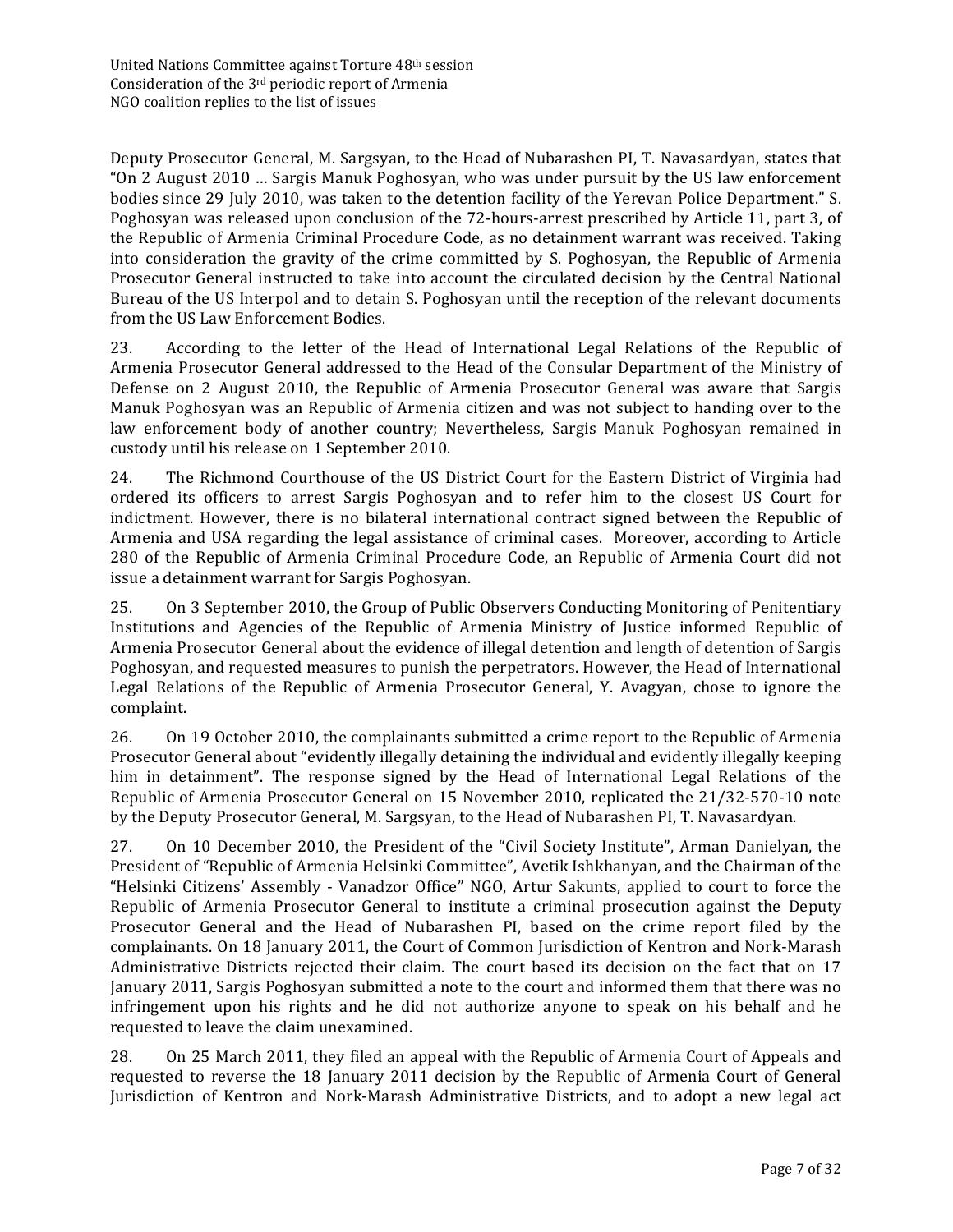obligating the Republic of Armenia Prosecutor General to institute a criminal prosecution against the Deputy Prosecutor General and the Head of Nubarashen PI, based on the crime report filed by the appellants. In particular, the following issues were brought to court: 1) Whether Sargis Manuk Poghosyan's detention and detention lenght were in line with the requirements of the Republic of Armenia Legislation and the European Convention for the Protection of Human Rights and Fundamental Freedoms; 2) Whether a detention warrant issued by a US State Court can become a basis for the detention of an individual in the Republic of Armenia and for keeping him at a penitentiary institution; 3) Whether a note from the Republic of Armenia Deputy Prosecutor General can be a basis for the detention of an individual in the Republic of Armenia and for keeping him at a penitentiary institution.

29. On 30 May 2011, the Republic of Armenia Criminal Court of Appeals satisfied the appeal and reversed the 18 January 2011 decision by the Republic of Armenia Court of General Jurisdiction of Kentron and Nork-Marash Administrative Districts and obligated the body of criminal proceedings to restore the violated rights and freedoms of the individual. The Republic of Armenia Prosecutor General appealed to the Republic of Armenia Court of Cassation. However, on 27 September 2011, the Republic of Armenia Court of Cassation ruled to return the appeal.

# **Q 7**

30. To date, the Public Defender's Office (PDO) has 36 staff members. Among them, 17 work in Yerevan, and 19 in regions of Armenia. It also has 1133 advocates.

31. The number of public defenders is very limited and at times the large amount of work (up to 30 cases at time) impedes their productivity.

# **Q 8**

32. Armenia did not take specific measures to implement all recommendations made by the United Nations Working Group on arbitrary detentions, following its visit of the country. It is particularly worrying that Armenia does not have a systematic approach to investigate all cases of alleged torture and ill-treatment by police officers. As illustrated by the following cases, a serious effort is needed in order to prevent the use of torture and ill-treatment by security forces, including the police.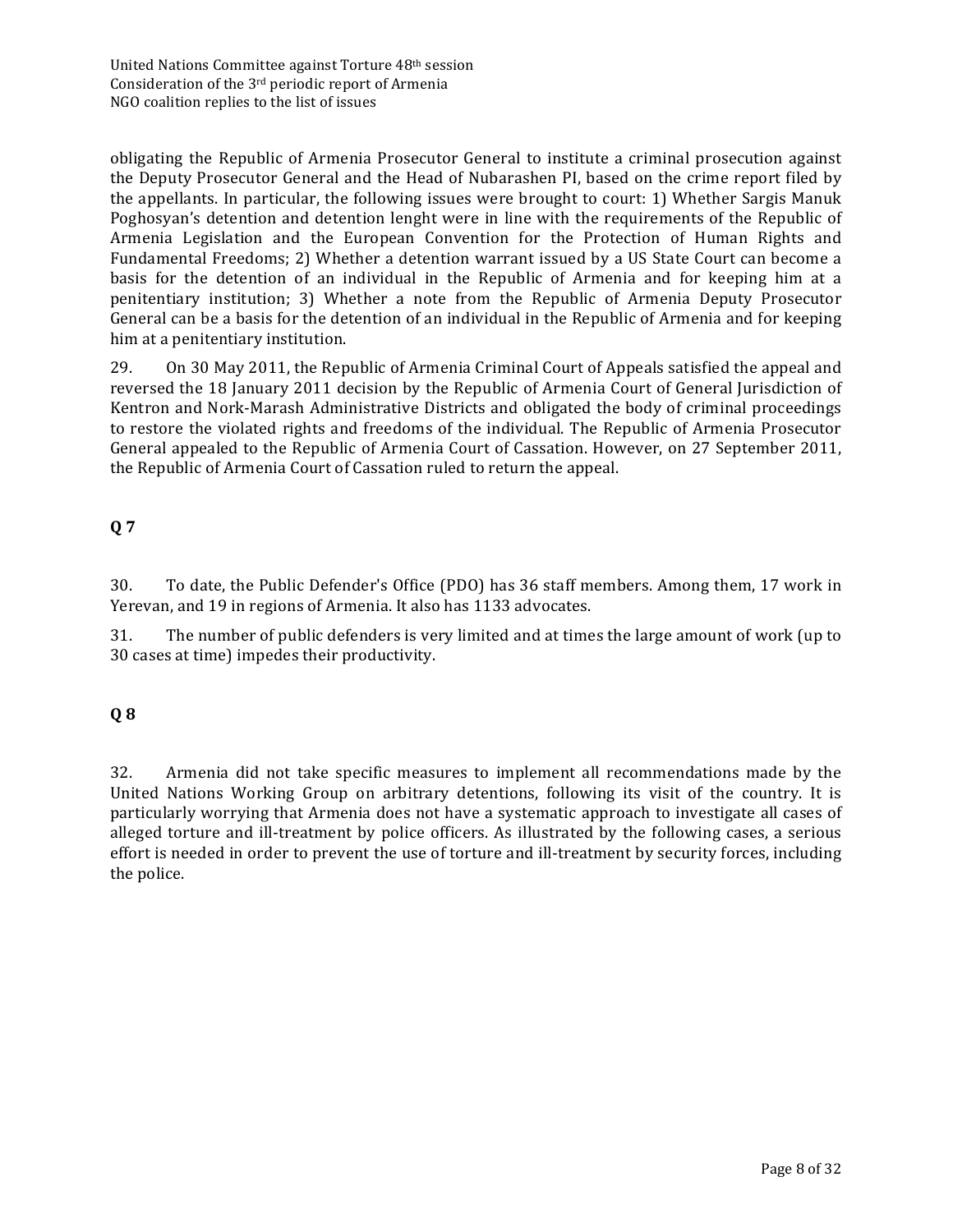#### *Case of Genya Grigoryan at Artashat Police Station*

On 30 March 2011, Genya Grigoryan and her underage child were asked by Artashat Police Officers to go to Artashat Police Station, where they remained from 20:30 to 22:30. At that time an investigator, who introduced himself as Haykaz, approached them and said that he wanted to talk about some money issues connected with the investigator. They remained at the police station for about 2 hours, and the investigator kept repeating: "Even detention was possible, and if she did not come in when asked, she would be detained." Genya Grigoryan stated that another similar case happened to her again. This time she went to the police station at around  $4:00$  p.m., and told the police that she had to see the investigator. The investigator came and told her that he would arrange a confrontation with those who gave the money. Then, the head of the investigation division came and told Genya Grigoryan that she "would be detained."

#### *Case of Julieta Hovhannisyan*

On April 13, 2011, Julieta Hovhannisyan received a phone call from a police officer named Ayvazyan, who asked her to go to the police station (without a warrant or a legal status). Once at the police station, J.H. was inquired about drugs. Ayvazyan threatened her, telling her that she would get arrested and fired from her work if she refused to admit guilt. After dismissing her, Ayvazyan said that she should not tell anyone about what had just happened. On 21 April 2011, he called her again and requested her (again without warrant or legal status) to go to the police station. This time, she went to the police station with a legal representative. However Ayvazyan behaved the same way he did last time and even spoke to the lawyer in the same aggressive tone. Afterwards, Julieta Hovhannisyan was requested to go to the police a third time although this time through a warrant, however the legal status was still not mentioned.

#### *Case of Srbuhi Baghdasaryan*

S.B. informed the police that she had had a strong argument with her daughter-in-law that had worsen and turned into a fight. The police sent her to a forensic doctor to examine her wounds. After the visit, the forensic doctor informed S.B. that he would notify the police department about her case. S.B. together with a representative of HCAV went to the investigation division to obtain more information, but the investigator refused to answer without presentation of a written request. S.B. was later on requested to go to the investigation division, where she was psychologically and physically pressured to give testimony. She was soon forced to say what the investigators wanted her to say and to sign a false written testimony. In a second round interrogatory, S.B. was tortured by police officers at the Bazum Police Station. She lost consciousness twice; forcing police officers to call the ambulance that would took him to the hospital. HCAV received an alert about the case and visited the hospital. However the case could not be brought to justice; the police forced the mother of S.B. to make an agreement to not file a complaint using similar methods of torture.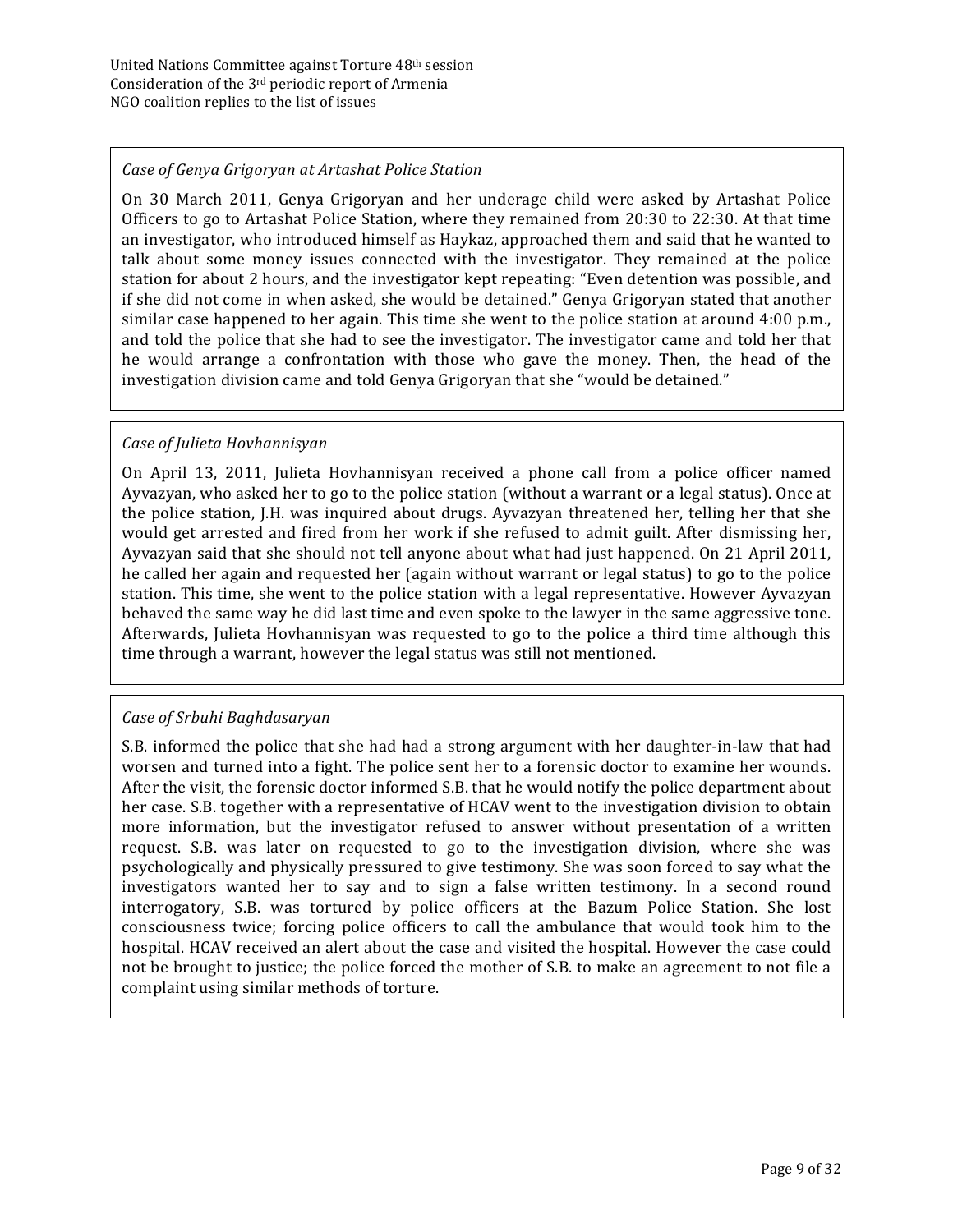#### *Case of Artur Kharatyan*

Artur Kharatyan was called to the police station for interrogation without a warrant and not knowing his legal status. Artur Kharatyan was told he had the right to be interrogated in the presence of an attorney but, despite his insistence, could not find out his legal status and consequent rights and responsibilities before the interrogation.

#### *Case of Silva Ramazyan at Tumanyan Police Department*

On 7 September 2011 at 16:00 hours S.R. was taken to the Tumanyan Police Department. The police maltreated and insulted her while asking questions about her son. After 8 hours, she find the way to escape but was rapidly stopped by two police officers who dragged her into a car and took her back to the police station for a few more hours. On 8 September at 16:00 she was again taken to the police station for interrogation, which lasted this time 7 hours. HCAV filed a crime report. 

## *Case of Arman Ramazyan at Tumanyan Police Department*

On 6 September 2011, 3 officers of the Tumanyan Police Department requested Arman Ramazyan to go to the police station, arguing that he had not dully reported since his released from detention. Once at the police station, Arman Ramazyan was charged from rape and arrested. During the interrogation, Arman Ramazyan was subjected to violence and forced to give false and self-incriminate testimony. The victim would later on not recognise him as her aggressor. 

#### *Case of Artyom Arakelyan*

On 6 October 2011, at approximately 21:30, A.A. was invited to the police as a witness for the case of knife assault that had happened on the same day in Vanadzor. Artyom Arakelyan remained at the police station until  $01:00$  and was requested to return to the police station on the same day at  $10:00$ . He was then kept there 15 hours, until  $01:00$ , and ill-treated to extort testimony. He was let go only when his mother told the police that she was going to HCAV. Artyom Arakelyan was immediately let go and advised to go home. Artyom Arakelyan physical injuries were recorded by a medical forensic examination, which he went for with the head of HCAV. HCAV filed a complaint but the victim changed his mind and withdrew it, denying to the prosecutor's office that anything had happened.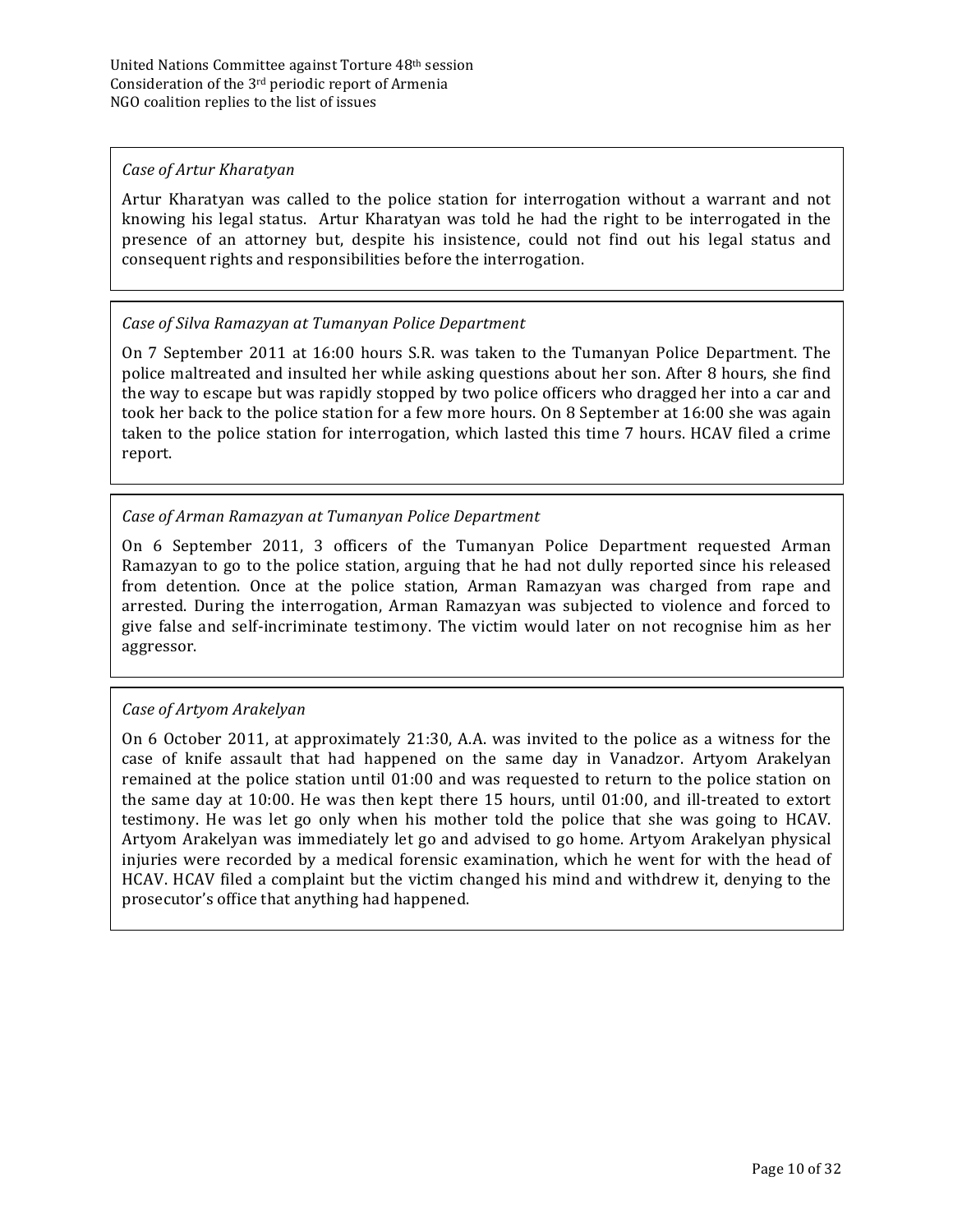#### *Case of Arman Yengibaryan*

In June 2011, 29 years old Arman Yengibaryan was shoot to death by a police officer while he was running away from police officers suspecting him of having committed a crime. The Police claimed that they were trying to neutralize him. Yengibaryan had a gas pistol while the Police shot with live bullets. Assassination and neutralization are quite different things. Neutralization means averting someone's harmful actions. In this case, shooting the suspect in the leg could have been considered neutralization, because in that case the suspect could not escape or run away. More precisely, shooting him in the arm could have prevented the exchange of gunfire. The police official simply decided to kill Arman Yengibaryan and his act had nothing to do with neutralization. The suspect was shot twice in his belly and in his head; he was brutally killed.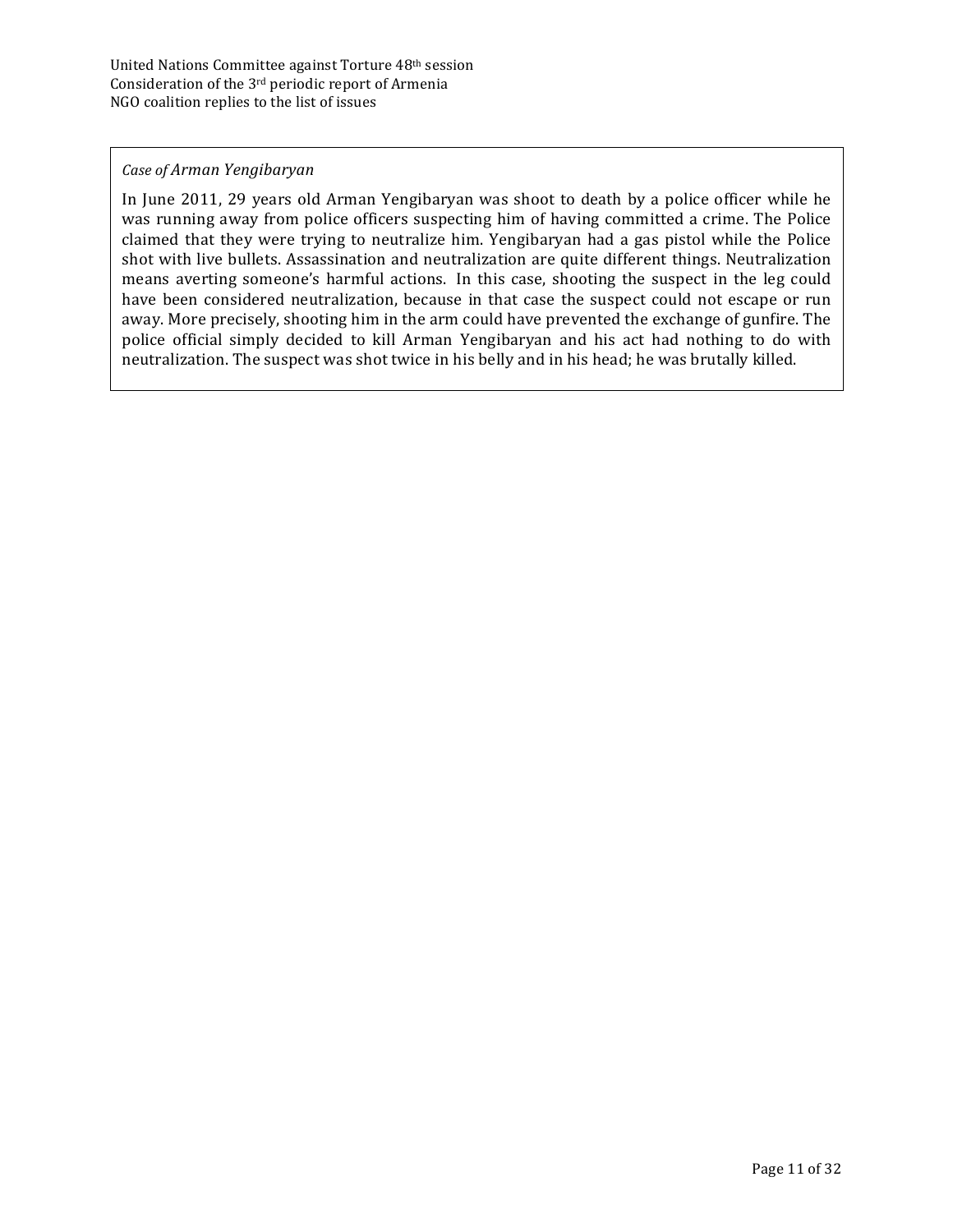#### *Case of Garnik Melikyan*

On 11 October 2010, Garnik Senik Melikyan was beeten in a police car, following an incident with a the father of a police officer. He identified the two police officers as being the following: Edmund Dumikyan and Zohrab Tsarukyan, an officer of the Patrol Service of the Tashir Police Station. 3 days after the incident, Garnik Melikyan could still feel a sharp pain in the upper left area of his chest that worsen until impeding him to go to work for 3-4 days. On 17 October, HCAV visited Garnik Melikyan. Garnik Melikyan went to see a doctor at Tashir medical center.

Afterwards, he went to the Tashir Police Station and filed a report about the incident. On 25 December 2010, SIC Investigator of the Republic of Armenia Special Investigation Service, G. Hovakimyan reviewed the materials prepared on Garnik Melikyan's report and decided to reject the initiation of a criminal case. On 24 January 2011, the 25 December 2010 decision of the SIC Investigator to reject the initiation of the criminal case, was appealed with the Republic of Armenia Prosecutor General.

Simultaneously, the head of the Internal Security Department of the Republic of Armenia Police informed Garnik Melikyan that based on the results of the internal investigation of his complaint, the officer of the Patrol Service of the Tashir Police Station, Senior Sergeant of the Police Zohrab Tsarukyan was subjected to disciplinary punishment for undue interference with money issues between citizens. On 2 February 2011, a letter signed by the Senior Investigator of the Republic of Armenia Prosecutor General's Office, H. Harutyunyan stated: "As provided by Article 103 of the Republic of Armenia Criminal Procedure Code, I am informing you that your appeal against the 25 December 2010 decision to reject the initiation of the criminal case based on the materials prepared by the Republic of Armenia Special Investigation Service was rejected by the 2 February 2011 decision, for being groundless." However, the decision that would explain why the complaint submitted by the HCAV was groundless was not attached to the letter.

On 26 February 2011, the 25 December 2010 decision by the SIC Investigator of the Republic of Armenia SIS, G. Hovakimyan to reject the initiation of the criminal case, was appealed in the Republic of Armenia Court of Common Jurisdiction of the Yerevan Kentron and Nork Marash Administrative Districts.

On 14 March 2011, the Republic of Armenia Court of Common Jurisdiction of Yerevan Kentron and Nork Marash Administrative Districts examined the claim and the 25 December 2010 decision by the SIC Investigator of the Republic of Armenia SIS to reject the initiation of the criminal case and rejected them for being groundless

On 6 June 2011, the Republic of Armenia Criminal Court of Appeals examined the appeal of the representative of G.M., Edmon Marukyan, against the 14 March 2011 decision of the Court of Common Jurisdiction of Yerevan Kentron and Nork Marash Administrative Districts and rejected the appeal leaving the 14 March 2011 decision of the Court of Common Jurisdiction of Yerevan Kentron and Nork Marash Administrative Districts in effect. It is noteworthy that at one of the hearings in the Republic of Armenia Court of Appeals, the investigator presented a letter from Garnik Melikyan, verified by a notary, in which he was informing the Court that he was renouncing the appeal by his advocate and was requesting the Court to leave the appeal without an examination. The advocate motioned to postpone the court examination, so that Garnik Melikyan would personally appear in Court and assure that the opinion expressed in the letter was his and was not imposed upon him. At the following hearing Garnik Melikyan submitted a note where he requested the Court to ignore his previous letter.

the case is sent to the European Court of Human Rights, claiming to recognise ill-treatment and the function of the European Convention on Human Rights, and European 2.0132 The Republic of Armenia Court of Cassation returned the appeal against the decision by the Republic of Armenia Court of Appeals with a routine decision without any justification. Currently torture under Article 3 of the European Convention on Human Rights and Fundamental Freedoms.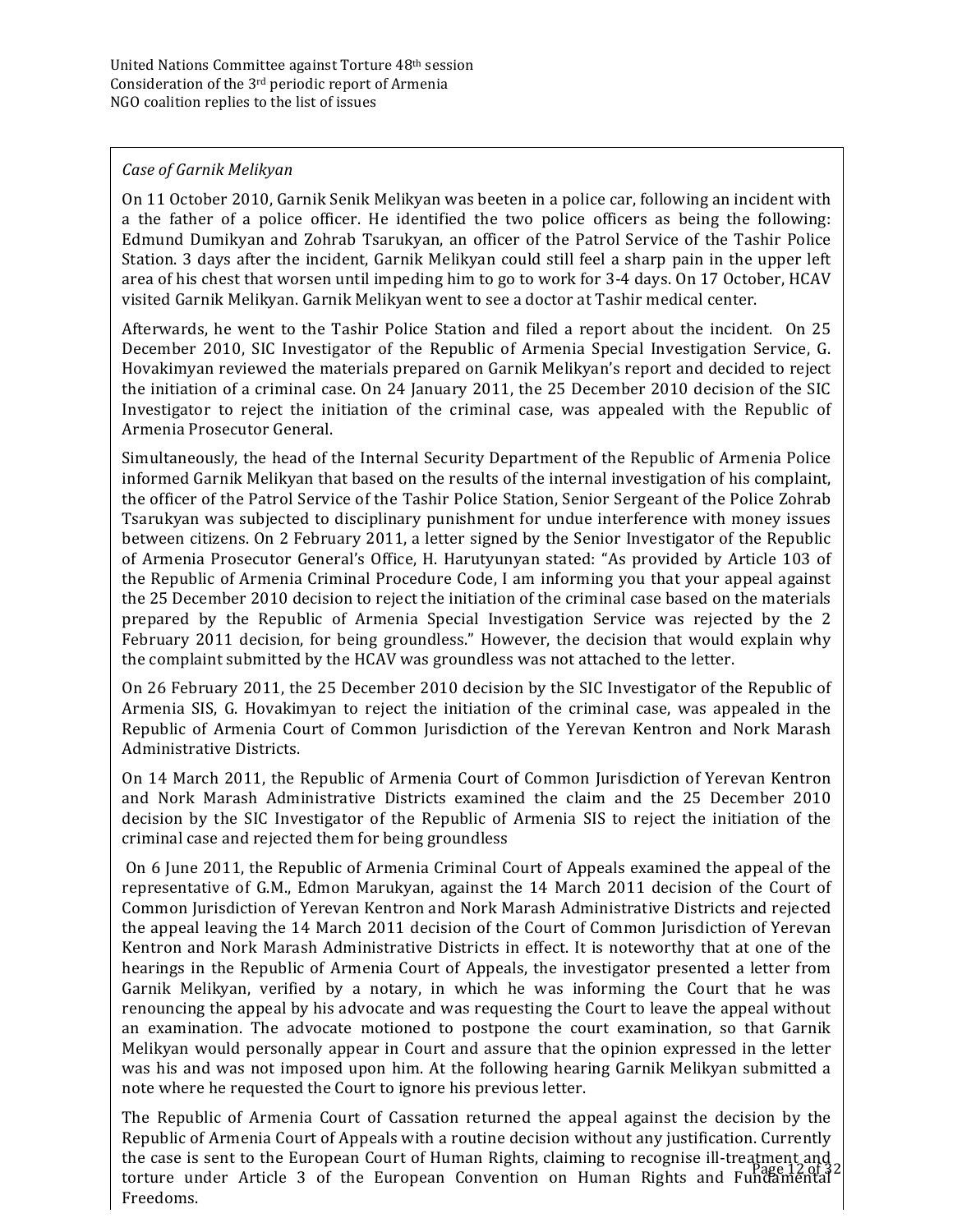#### *Case of Vladimir Tonoyan*

On 29 September 2009, a criminal case was instituted at the Lori Region Investigation Division against residents of Gyumri, Vladimir Tonoyan and Armen Melkonyan for a robbery. On 2 October 2009, V. Tonoyan and A. Melkonyan were indicted and detained. On 8 November 2009, Artur Sakunts, Chairman of Helsinki Citizens' Assembly-Vanadzor, visited the Detention Facility of the Vanadzor Police Department, where V. Tonoyan informed him that on 29 September, the officers of the Spitak Police Department, dressed as civilians, used violence against him in order to extort confession testimonies. The officers repeatedly hit different parts of his body with rubber sticks; V. Tonoyan lost consciousness several times during the beatings.

On 11 November 2009, the HCAV filed a crime report on bodily injuries caused to V. Tonoyan. To date, after a long process in various court levels, the case is still pending in the judicial system.

# **Q 9**

33. The RA has neither the practice in the implementation of the law nor the legislative obligation to ensure that witnesses' rights are properly explained to them. Furthermore, the summons do not include verification of the situation or any explanation of the criminal case about which the witness is summoned, nor are witnesses informed that they have the right to access to a lawyer. 

34. In the case of Vahan Khalafyan, the victim was taken into custody as a witness, but was asked questions of an accusatory nature, and was not guaranteed the right to have a lawyer. He was subjected to pressure, was forced to admit the deed which was attributed to him and after 8 hours in disputable circumstances according to the official version committed suicide by stabbing himself with a knife in the presence of three police officers.

35. HCAV often receives citizens that complain that their family members were taken to the police station and kept there for several days without legal grounds. In some cases, the suggested solution to release the person under unlawful custody is to file a report with the prosecutor's office for kidnapping.

# **Q 11**

36. In 2011, 39 persons in the Republic of Armenia Armed Forces died; 11 as a result of a violation of ceasefire; 4 as consequence of a violation of a regulatory policy regarding army relationships, 6 were accidents, 10 were suicide or incited suicide, 3 were caused by the violation of safety regulations, 2 resulted from a health-related disease, 1 cause of death remains unknown, 1 resulted from service negligence, and 1 case was qualified as wilful murder.

37. The Republic of Armenia Ministry of Defense or the NK Defense Army is a primary source of information in 32 out of the 39 cases. In the remaining 7 cases, no information is published. However, according to HCAV, 6 of the initiated criminal cases are in the preliminary investigation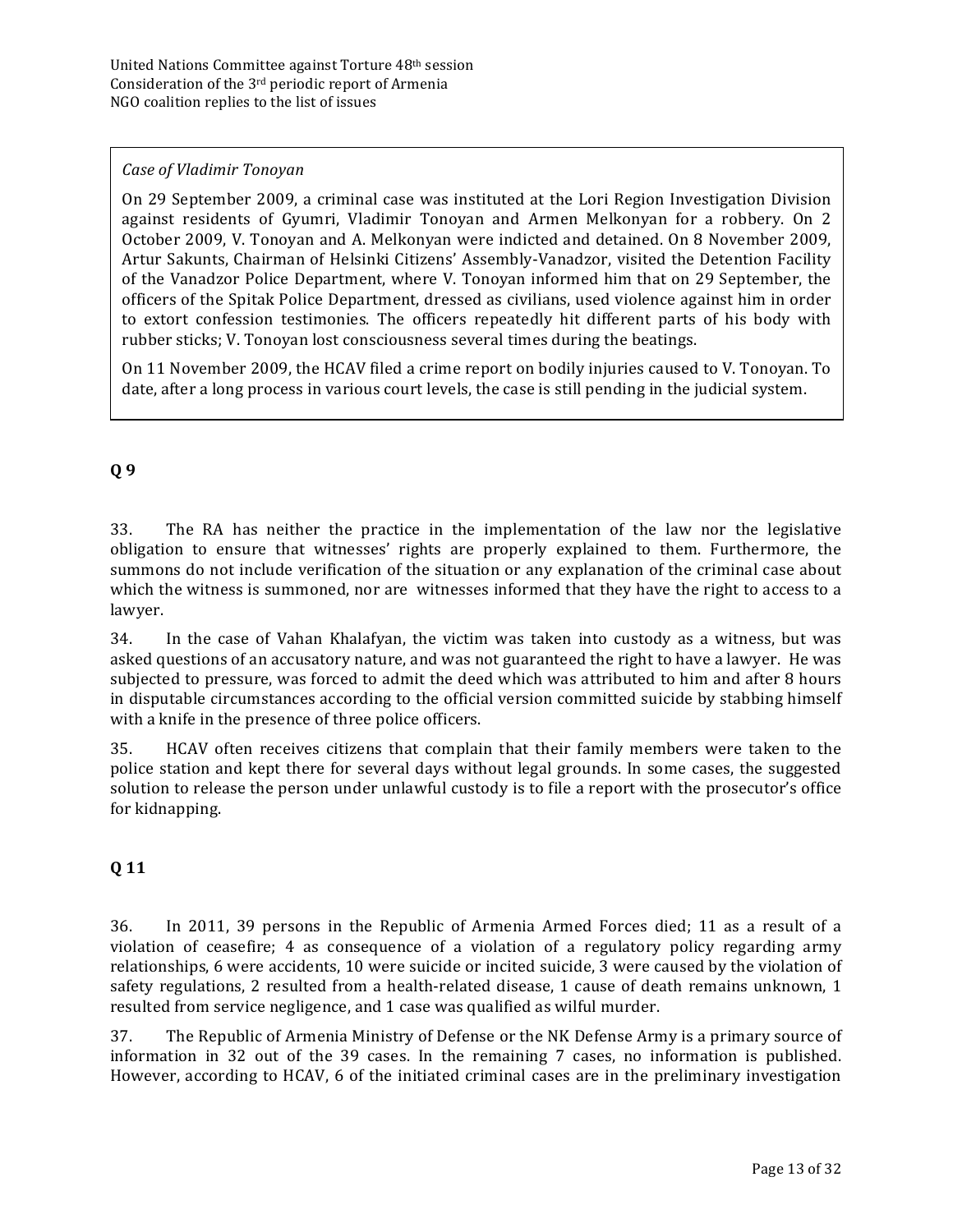stage and 1 case has been submitted to court and will be appealed to the Republic of Armenia Court of Appeals.

38. In 2010, 54 persons in the Republic of Armenia Armed Forces died. HCAV has registered 44 of them. 9 of those deaths were caused by a violation of ceasefire, 24 by a violation of regulatory policy regarding army relationships, 2 were accidents, 1 was suicide or incited suicide, 3 were the result of the violation of safety regulations, and 5 were the consequence of health-related problems.

39. The Republic of Armenia Ministry of Defense or the NK Defense Army is a primary source of information in 10 out of the 54 cases. According to HCAV information, in 2010 there was a criminal case initiated on 15 cases; 9 of which are at the preliminary investigation stage; 2 cases are being examined in court; 3 cases were dismissed; and 1 case remains indefinite, it is unknown under which article it was initiated and the stage of the criminal proceeding.

# **Q 11a Vardan Sevian**

40. On 19 August 2011, a suicide case was recorded in one of the military units of Goris. Vardan Sevyan, a 19-year-old soldier entered the tent during the camp gatherings and shot himself in the head. The official version is suicide driven by a tragic love affair, as stated in the suicide note. A criminal case was filed and the preliminary investigation carried out following the suicide version. According to the information provided by the Investigation Department of the Republic of Armenia Ministry of Defense, the forensic examination of the body was performed on 24 August 2011; over ten witnesses who were near the tent were interrogated; besides Vardan, there was another soldier in the tent, he was asleep and woke up from the sound of the gunshot. Nobody has been detained yet. 

41. The mother of the soldier recalls the trace of the shot, a small black hole below his left ear and two parallel cuts on his neck. V. Sevyan was right-handed; it would thus have been difficult for him to handle the pistol with his left hand. In addition, there is no explanation for the cuts on his neck. 

42. On 16 September 2011, V. Sevyan's parents were not recognized as his successors; as a result they did not receive any documents other than his death certificate. The case is in pre-trail phase.

# **Q 11b Gevorg Kotinian**

43. On 6 February 2011, 19-years-old regular soldier Gevorg Kotsinyan, died as a result of an incident in  $\#$  25918 military unit, located near the Dashkestan / Ara Mountain settlement in Hadrut, an area of Nagorno-Karabakh. A criminal case was filed pursuant to Point 2, Part 2 of Article 359 of Republic of Armenia Criminal Code: "Violation of fundamental laws of the Republic of Armenia Criminal Code by military servicemen interrelations conditioned by subordination and degradation of individual's dignity and honour or neglect parallel with violations or persecutions, carried out 2) by a group of individuals" as well as according to Point 6 and 14, Part 2 of Article 112 of Republic of Armenia Criminal Code: "Deliberately inflicting severe damage to health..., which was implemented by 6) an individual or a group of individuals, 14) unintentionally causing victim's death".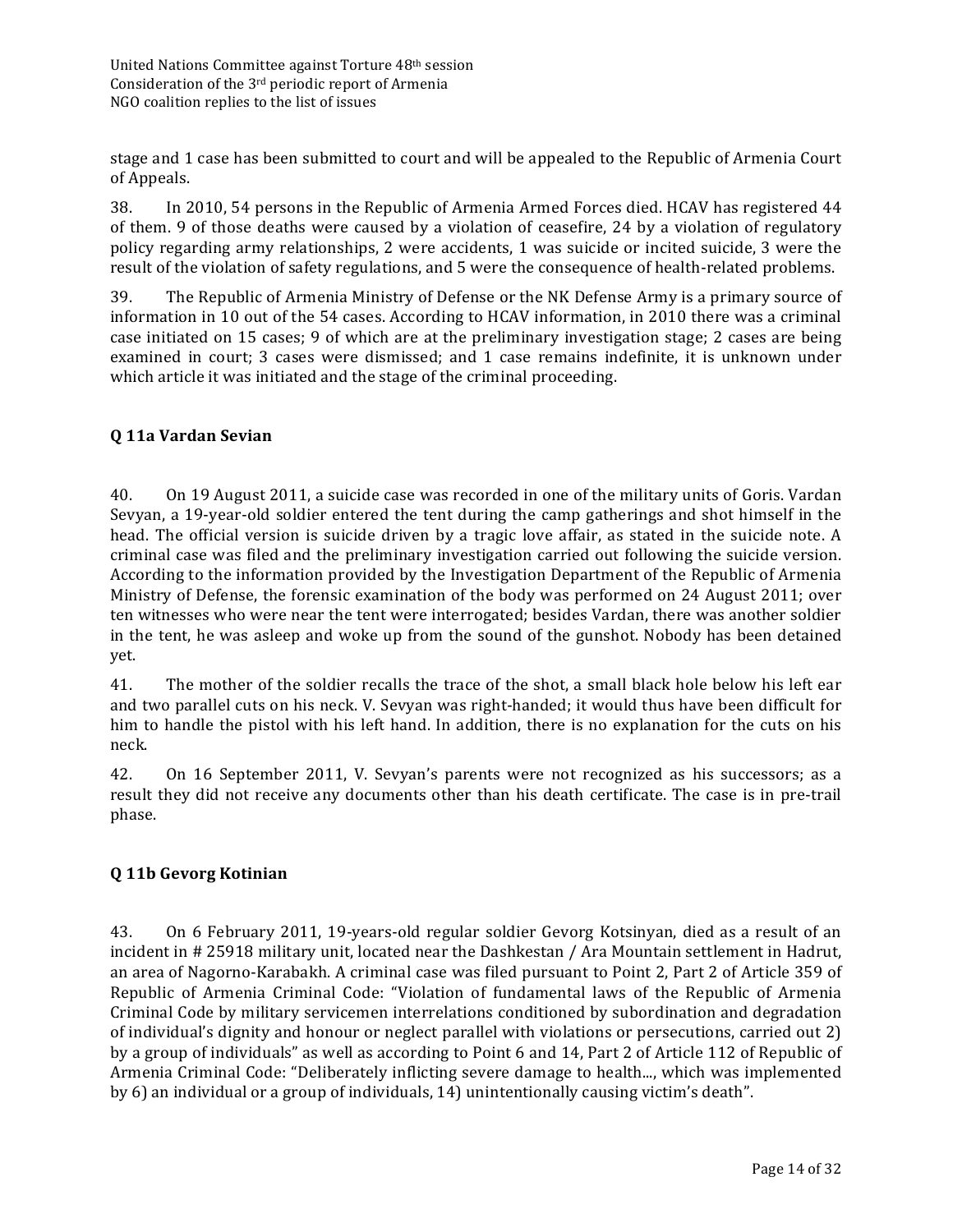44. On 11 February 2011, the Investigation Service of the Republic of Armenia Ministry of Defense noted that regular soldiers, Taron Suvaryan and Vahe Aghajanyan, were detained and charged according to Point 2, Part 2 of Article 359 of Republic of Armenia Criminal Code (quoted in G. Kotsinyan's case above) as well as Point 6 and 14, Part 2 of Article 112, of Republic of Armenia Criminal Code (quoted in G. Kotsinyan's case above). Junior Sergeant, Margar Davtyan, was arrested in this case, and is charged under Point 2, Part 2 of Article 359, as well as under Point 2, Part 2 of Article 38-359 of the Republic of Armenia Criminal Code (supporting the crime), Point 6, 9, 14, Part 2 of Article 112, and Part 1 of Article 375 on "Exceeding authorities and command negligence". Detained Senior Lieutenant Armen Rafayelyan is charged under Part 1 of Article 375.

45. Forensic, chemical, medical and crime scientists' experts conducted examination of G. Kotsinyan's body and crime scene, investigators interrogated eyewitnesses and the case counted with the support of psychiatric expertise. The Minister of Defence concluded that the death was the result of violent beatings, as evidenced by the autopsy.

46. HCAV and a correspondent of "Azatutyun"/RFL Radio Station visited the relatives of G. Kotsinyan to clarify some details related to the case. They learned that, at first, the Military Commissariat had referred to the death as a result of a heart attack. However, the autopsy's result that evidenced haemorrhage around the soft tissues of the chest, the left lung, the right kidney, soft tissues of the right waist area, cardiac haemorrhage and dislocation of the clavicle led to a different and indisputable conclusion: G. Kotsinyan had been severely beaten.

47. On 14 November 2011, the Syunik Region Court of Common Jurisdiction sentenced Junior Sergeant Margar Davtyan to 11 years and 6 months of imprisonment; privates, Taron Suvaryan and Vahe Aghajanyan, to 11 months of imprisonment; and Senior Lieutenant Armen Rafayelyan to 3 months of imprisonment. Armen Rafayelyan was released in general amnesty.

48. In December 2011, the Republic of Armenia Court of Appeals took into proceedings the case of G. Kotsinyan, beaten to death by his 4 fellow servicemen (presiding Judge, Sergey Chichoyan). The initial court hearing scheduled for 26 December 2011 was postponed; the new date has not been set yet. Both sides filed the appeal. In the appeal, Edmon Marukyan, representative of the victim's successor, demanded that the court recognise that G. Kotsinyan's right to life was violated.

# **Q 11c Artak Kotinian**

49. On 27 July 2010, Lieutenant Artak Nazerian, contracted military officer graduated in oriental studies and Iranian specialist, 30 years old, working in the border with Azerbaijan, was found dead with a bullet in his head. The military office first called the family and mentioned that Artak was badly wounded in one finger. As soon as his mother arrived to the camp enquiring about an injured solider, she was informed that her son had committed suicide.

50. A press release from the Ministry of Justice soon corroborated the suicide version and a suicide note was handed over by the investigators to the family shortly after. The family assisted to the autopsy. They witnessed clear signs of ill treatment and pushed for further investigations. Formally, Artak had 57 bruises on his body. Some wounds dated 2 days prior Artak passing, others 6 hours earlier and some had been inflicted immediately before the gunshot.

51. The killing of Artak created outrage in the Armenian society. The investigation of the crime scene was incomplete and contained plain contradictions. Investigators did not check for fingerprints, blood traces seemed to indicate that the body had been moved, the number in the bullet shell did not correspond with the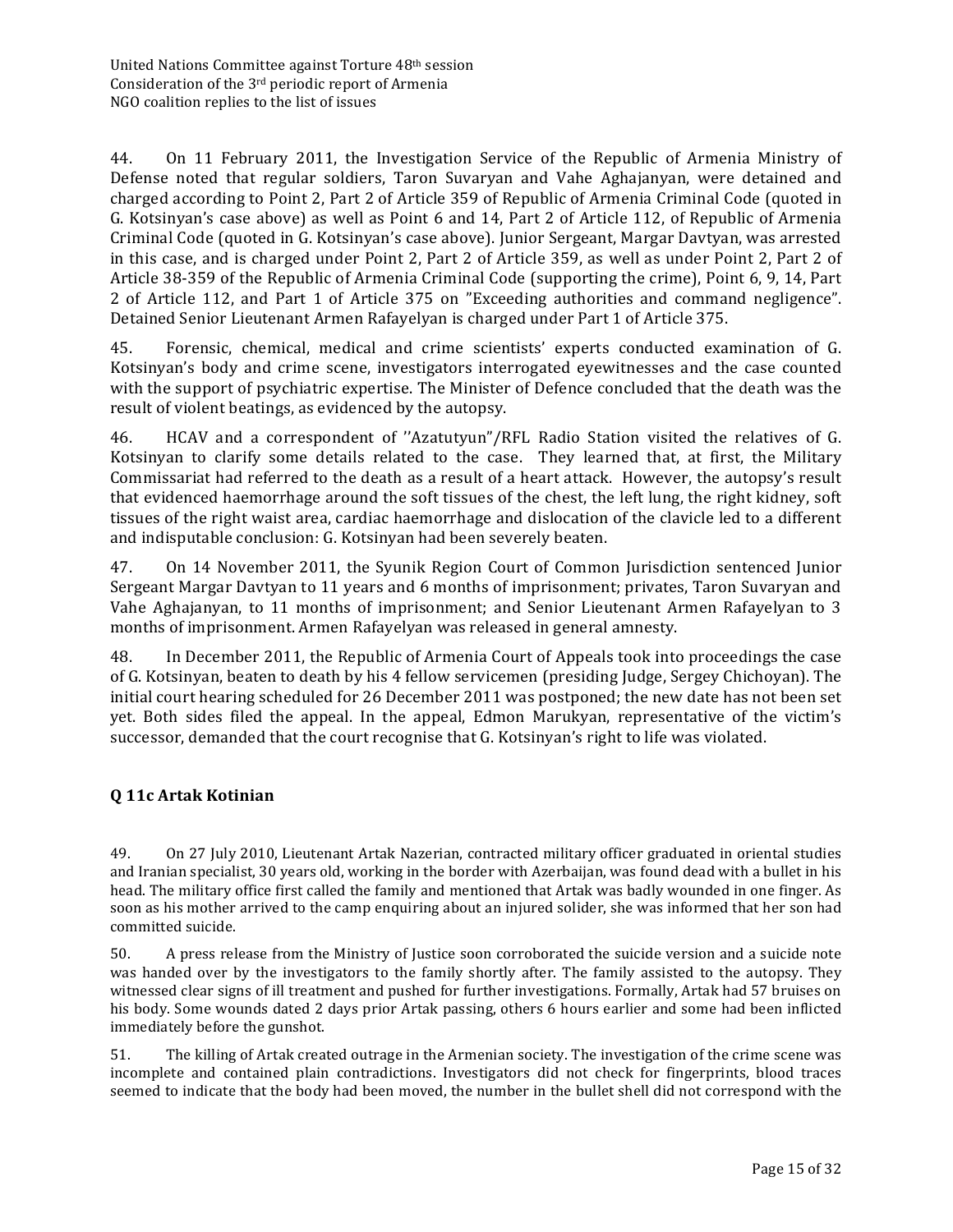one in the crime scene, and Artak still owned his 120 bullets given to him at the camp. The military police ended up concluding it could have been an instigated suicide.

52. The Ministry of Defense and the Military prosecutor's office, despite their openness to receive the relatives, manifested to be strongly opposed to consider any other element than suicide into the investigation. It is particularly worrying to learn that the Military prosecutor in Armenia is judge at the European Court for Human Rights. The family also appealed to the Ministry of Justice, which refused to take into consideration any claim arguing "relatives were too emotional to talk about it".

53. The preliminary investigation by the Operative Service under the Ministry of Defense took 12 months. It was supervised by the Military Prosecutor's office, which is defending the charge at the court. During the preliminary investigation, the relatives of A. Nazaryan were kept aside the investigation. After its conclusion, the materials from the case handed over to the family were incomplete; pictures from the autopsy and the examination of the scene were missing. The 3 instances' courts rejected the appeals of the family that is now challenging the accordance of the law and its interpretation to the Constitution.

54. In September 2011, the case entered the court in Tavush, a far North-East region of Armenia. After many requests, it was moved 2 months later to Yerevan, the capital city of Armenia, where most of the participants of the process live. The witnesses were unable to recall their testimonies given for the preliminary investigation. Therefore, their testimonies often contradict not only what they said to the coroners, but also what they say now to the court. On 18 January 2012, the judge suddenly made the decision to move the trial back to Tavush.

#### **Q 11d Artur Hakobian**

55. On September 2010 at 09:30, a resident of Vayk Artur Hakobyan, junior sergeant, serving on contract, and responsible of a battalion depot, committed suicide in one of the Vayk military commissariats. 

56. V.A. Hakobyan asked a member of the depot battalion to help him carrying a box, steal his weapon left unattended and shot himself. He died on the spot.

57. A criminal case has been initiated in the garrison investigative department by part 1 of article 110 of Republic of Armenia Criminal Code (Causing somebody to commit suicide).

58. Thorough medical forensic, forensic ballistic and forensic tracing examinations were carried out, but the results were not published.

#### **Q 11e Tigran Ohanjanian**

59. On 30 August 2007, Tigran Ohanjanian, 18 years old, university student graduated in Russia, was allegedly accidently electrocuted during his military service in the Karchaghbyur military unit of Vardenis. The investigation of his case is still ongoing. The accidental electrocution is the only version circulated by the Investigative body although it has been twice refuted; the first time in 2009 by the National Bureau of Expertises", a State non-profit structure, and a second time, on 4 April 2012, by 4 experts of the Radio-physics Research Institute who concluded that the transition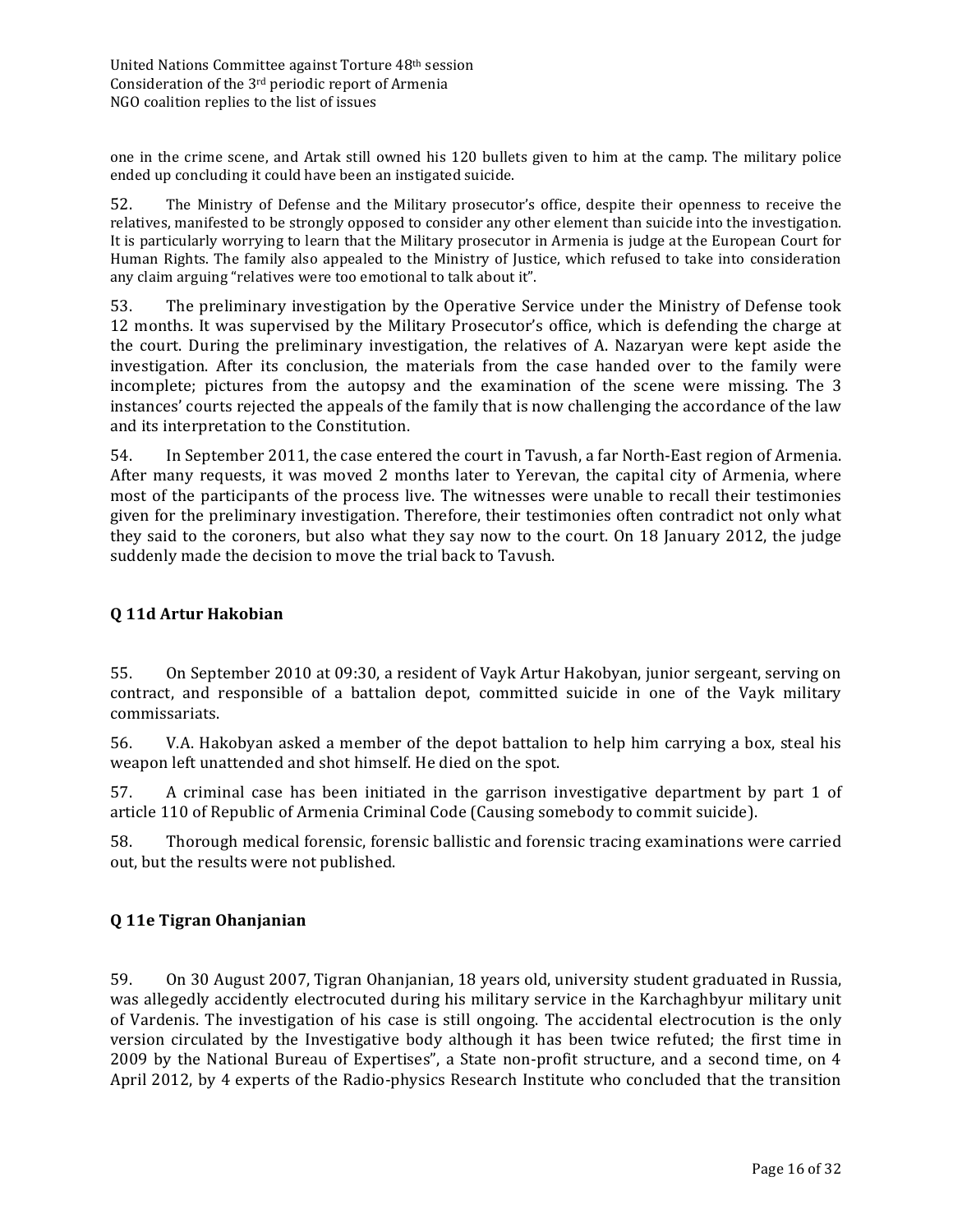of the voltage from the network to the antenna was impossible in case of failure or damage of any of the high voltage blocks of the station".

60. According to the results of the above expertise, R-419 sub-block cannot produce 180 V tension and can thus not be pointed out as the reason for electrocution. The experts asked to be provided with R-419 radio-electric device and also mediated for organizing inspection of the area. However, according to T. Ohanjanyan's father, Suren Ohanjanyan, the device was not present at the crime scene any longer, and the experts fulfilled their expertise on another device of the same type.

61. In addition to the arguments refuting the accident version, the autopsy of T. Ohanjanyan revealed that all the teeth of his lower maxilla were missing but failed to mention other compelling signs of ill treatment. The pictures of the body in the hands of his family show distinguished bruises in his face and hands, burned left foot, blood in his ears, and a cut in the right side of his neck.

62. In October 2007 and end February 2008, Suren Ohanjanyan was repeatedly threatened to stop his investigations by Prosecutor Harutyun Marutyunyan.

63. The investigation of the committed forensic medical fabrications has not started, and although the case is assigned to a new investigator, the former investigator was not held liable for his negligence.

#### **Q 11f Varda Martirosian**

64. On 29 September 2010, Vardan Martirosyan, Commander of the Ararat Army Unit accused of illegally extorting money and humiliating soldiers, was released on bail. At the end of 2010, his case and the one of another officer were claused.

65. The criminal case had been initiated based on the testimony of a demobilized soldier, who unanimously told a newspaper about several instances of violence and humiliation by the commander against soldiers.

66. Yuri Khachaturov, head of the Republic of Armenia AF General Staff, restored V. Martirosyan -a close friend of his son- in a position of the Operative Department of the General Staff of the Armed Forces and justified its decision arguing that his case had been closed and that he thus V. Martirosyan had the legal right to continue his military service.

#### **Q 11 Other related cases not mentioned in the list of issues**

#### **Tigram Hambardzumyan**

67. In 2011, the father of Tigram Hambardzumyan saw his 19-year-old son lying lifeless in the forest 30 meters away from the fences of the military unit. The skin from his head, ears and neck was removed. Cause of death: suicide. It was on June 28, 2011. At 16:00 hours that day, the head of the military unit's headquarters notified the family of the escape of Tigram. His father went to the unit on the next morning. His son had served for 1,5 years and never ran away before. Once in the military camp he learned that Tigram had died. The chief of military police took him to his body but prevented him to go closer than 3 meters. He was then confronted to an appalling scene. The medical expertise did not determine the exact time of death and got along with the version of wolfs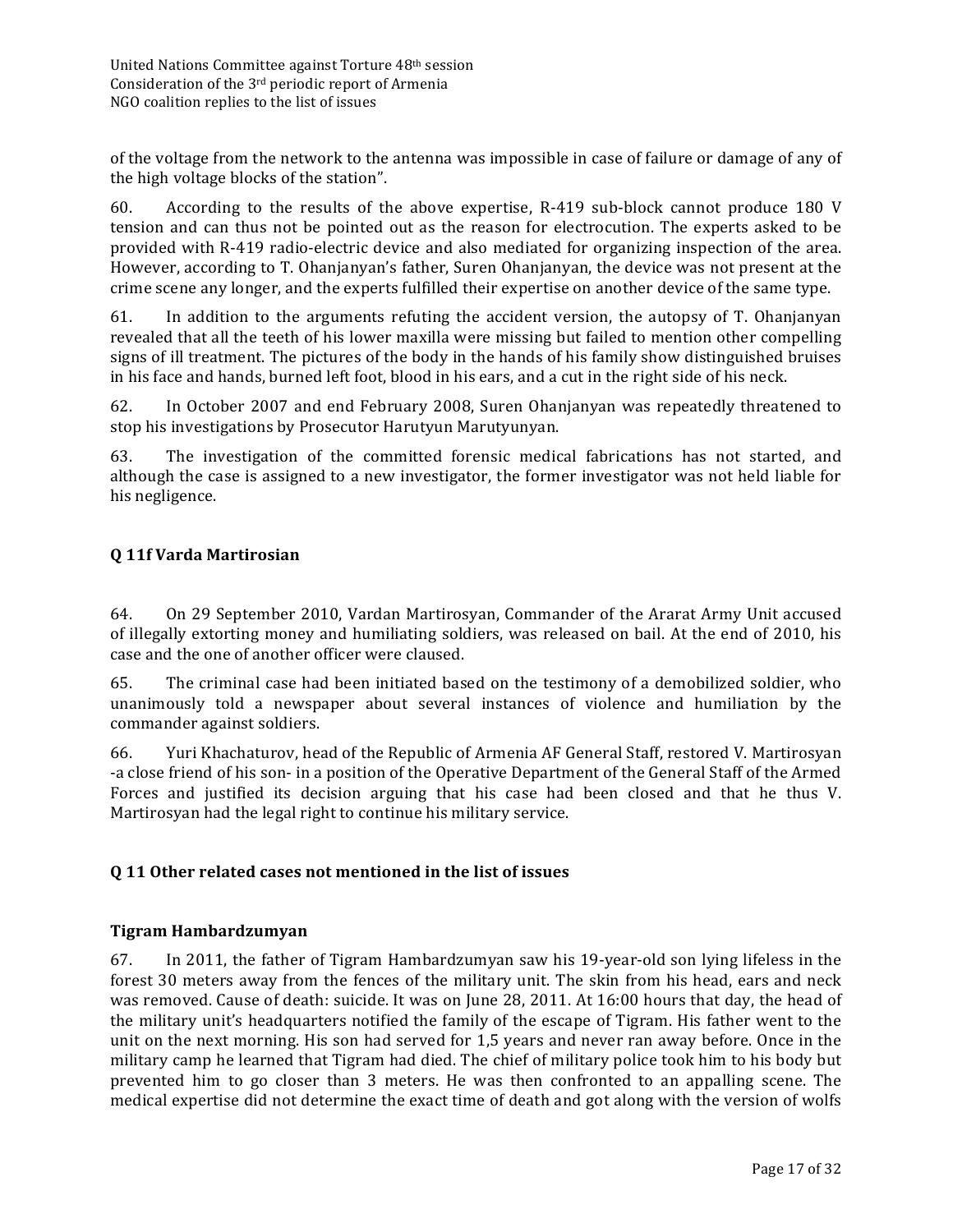tearing apart Tigram's lifeless body after he had decided to taken away his own life. The official version also states that the dogs of the chief of the military police found the body. Tigram's father remembers that his son was not wearing his vest, but only an undershirt, despite of the cold and that the skin of his uncovered shoulders was intact. A suicide note was found 2 months later.

#### **Valery Muradyan**

68. On 15 March 2010, Valery Muradyan, a fresh 18 year-old recruit attending his mandatory military service in Karabakh, was found hanged from a steel bar that was 40 centimetres inferior to his own height. He had distinctive wounds in his shoulders, neck, nose and mouth. Cause of death: suicide. He had joined the army 3.5 months earlier. The pictures of the crime scene revealed that the height of the steel bar was manifestly insufficient for a 1.80-meter person to commit suicide by hanging. They showed Valery hanging on his knees. The family filed a complaint. However and despite the evidence, the report of the Prosecution changed in its report the height of the steel bar to 2 meters.

69. After her son's passing and during the second semester of 2010, the mother, Nanna Muradyan, received various threats from Prosecutor Harutyun Marutyunyan. She clearly remembers how in one occasion he distinctively told her to remember that she had yet another child. 

# **Q 12**

70. Followers of the Jehovah's Witnesses faith who refused to enlist in the military or to participate in the civil service offered as an alternative to enlistment were imprisoned by the order of RA Defense Minister S. Ohanyan.

71. In 2007-2012 in RA there 157 Jehovah Witnesses have been imprisoned.

72. According to the data up to March 2012 Armenia had not released the 52 Jehovah's Witnesses who had been charged under the Criminal Code for their conscientious refusal of military service on religious grounds. They have been tried, convicted, and imprisoned; no one is being held in pretrial detention; no one received a suspended sentence (see also at www.hahr.am in the section ''Freedom of Religion'').

73. Since the summer of 2008, Jehovah's Witnesses began receiving military IDs. Prior to that period, people who had been sentenced to prison were not able to get residency, without which they were unable to receive a personal identification card or passport. As a result, they were unable to be employed by the Government, leave the state or marry. A military ID is an on official RA identification document RA during the period of military service. It grants the right to exercise one's civil and political rights, and vote during the elections, but does not allow travel out of the country.

74. Currently, there are 58 Jehovah's Witnesses who have been charged under the Criminal Code for their conscientious refusal of military service on religious grounds. Of these, 58 have been tried, convicted, and imprisoned; no one is being held in pretrial detention; no one received a suspended sentence.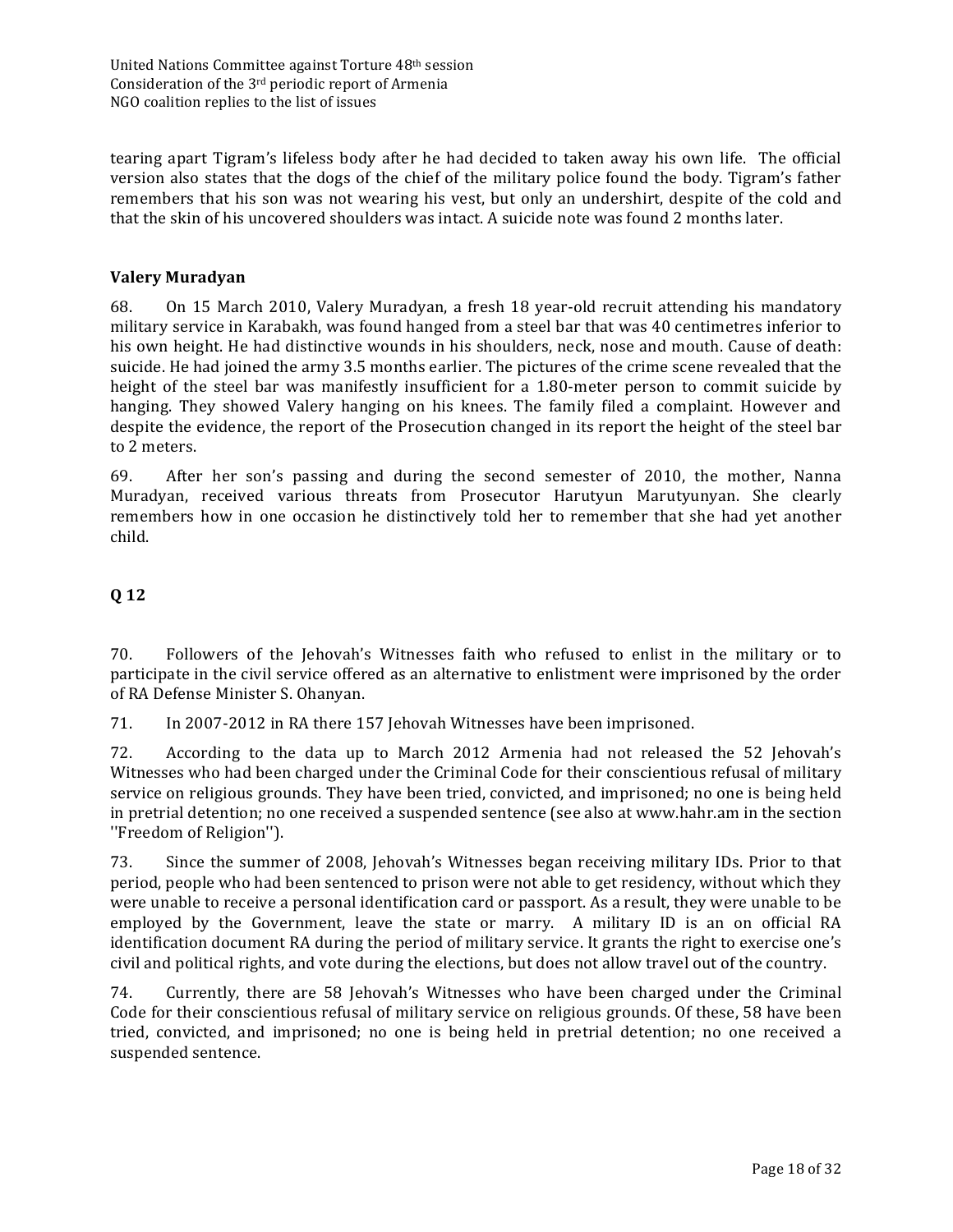75. In April 2011 Armenia offered changes and amendments to the Law on Alternative Service, which does not however reduce the length of the required term of alternative service and te character of the labour services, which are of humiliating nature.

# **Q 13**

76. Local NGOs with the support of international organisations prepared and suggested a draft of law on domestic violence that is being discussed in the Parliament.

77. Sexual violence is widespread in the Republic of Armenia Many of the beneficiaries of NGOs' programs were sexually molested in public transports, victims of exhibitionists in public transports, victims of sexual harassment and inappropriate jokes in the workplace, etc. It is very difficult to conduct research on sexual violence in the Republic of Armenia due to taboos and customary norms that impede open discussions.

78. During 2008-2009, in the framework of the project "Combating gender based violence in Armenia" UNFPA conducted a Nationwide inquiry on "Domestic Violence against Women" interviewing a total of 2749 women. The inquiry revealed:

79. Violence by the Intimate partner:

- 61% of women were subjected to supervising behaviour
- 25% of women were subjected to psychological violence/ abuse
- 8.9% of women were subjected to physical violence
- 3.3% of women were subjected to sexual violence
- 9.5% of women were subjected to physical and/or sexual violence
- 80. Economic violence:
	- 7.4% of women stopped working or refused to work because their partners did not want them to work
	- 8.7% of women reported that their partners took their income against their will
	- The results of the inquiry show that 35-44 and 45-59 age group women are subjected to maximum risk.

81. In 2011, UNFPA organized a survey y on "Public opinion on domestic violence in the Republic of Armenia 64.6% of the participants believed that domestic violence had increased during the last 3 years and only 19.8% thought that the domestic violence had decreased. 2695 people took part in the inquiry.

82. The NGO Sexual Assault Crisis Center deals with gender-based violence in Republic of Armenia and publishes an annual report that contributes enhancing the scarce research available. The victims of domestic violence exclusively rely on the support services offered by NGOs as there are no state services. NGOs are disseminated in different regions of the Republic of Armenia and provide a wide range of services, such as free psychological, legal consultation and other necessary resources. The state does not supply or finance temporary accommodation for the victims of domestic violence; there is only one NGO in the Republic of Armenia that receives financing for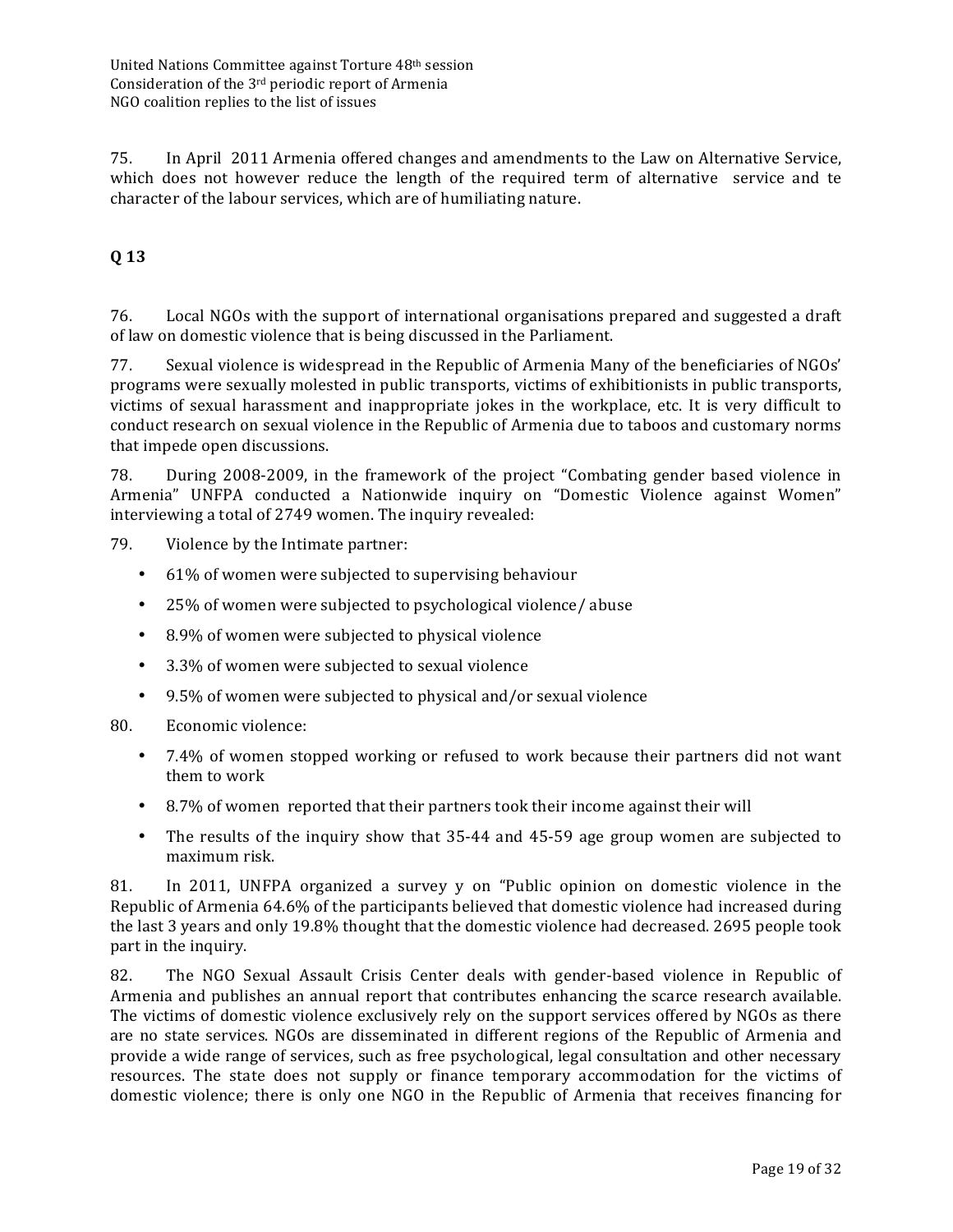accommodation (the financing comes from abroad); it can house a limited number of victims of domestic violence. In 2011, 67 women applied to the "Sexual Assault Crisis Center", and 2302 people applied to the "Women's Rights Center Armenia".

# **Q 14**

83. Magistrates and judges disproportionately grant requests made by prosecutors and deny those made by defense lawyers. Cases in which the accused persons are acquitted are rare. In cases where the person is acquitted, they are often charged on another offense by the same court soon after. Therefore, the procedure is of an artificial character. As a rule, in cases of preliminary arrest, the courts satisfy the petition of the accused side and most often detention is chosen as a precautionary measure. In case of other circumstances, when the petition for detention is denied and the accused escapes, the judges are subjected to disciplinary sanction.

84. On June 24, 2011 the RA Council of Justice investigated case of Judge Samvel Mnatsakanyan, initiating disciplinary proceedings against him, and made a decision to apply to the President of the RA with a petition for the early termination of Samvel Mnatsakanyan's powers. Judge Samvel Mnatsakanyan was punished for not providing justification for his decision to replace a defendant's detention as a precautionary measure with bail. The judge's decision was not appealed in Court of Appeal by either sides. At the time of investigation of Mnatsakanyan's case the person for whom Judge Mnatsakanyan had chosen bail as a precautionary measure was acquitted due to a lack of the formal elements of a crime. Judge Samvel Mnatsakanyan was subjected to disciplinary sanction and was deposed for the release on bail of the accused, towards whom detention had already been chosen as a precautionary measure.

# **Q 15**

85. Following the Presidential election of 19 February 2008, the opposition held nine days of round-the-clock demonstrations in Freedom Square accompanied by marches through the centre of Yerevan, in the Liberty Square.

86. The protests were peaceful and legal. Protesters were women and men civilian manifestly non-violent and unarmed.

87. In the early hours of 1 March 2008, the police dispersed the protesters, alleging that they were conducting a search operation of weapons.

88. Police operations rapidly turn violent as protesters, many of whom were still asleep at the time, were brutally beaten and their tents destroyed by the police forces. Forced out of the square, protesters sought safe haven in the area near the French, Italian, and Russians Embassies.

89. Opposition supporters and other concerned citizens spontaneously gathered alongside the protestors. Simultaneously, individuals and groups with more dubious motivations also arrived in the area.

90. In the evening of 1 March, police and military forces surrounded the area. Clashes between protestors and police and military forces left 10 protestors killed, dozens of them physically injured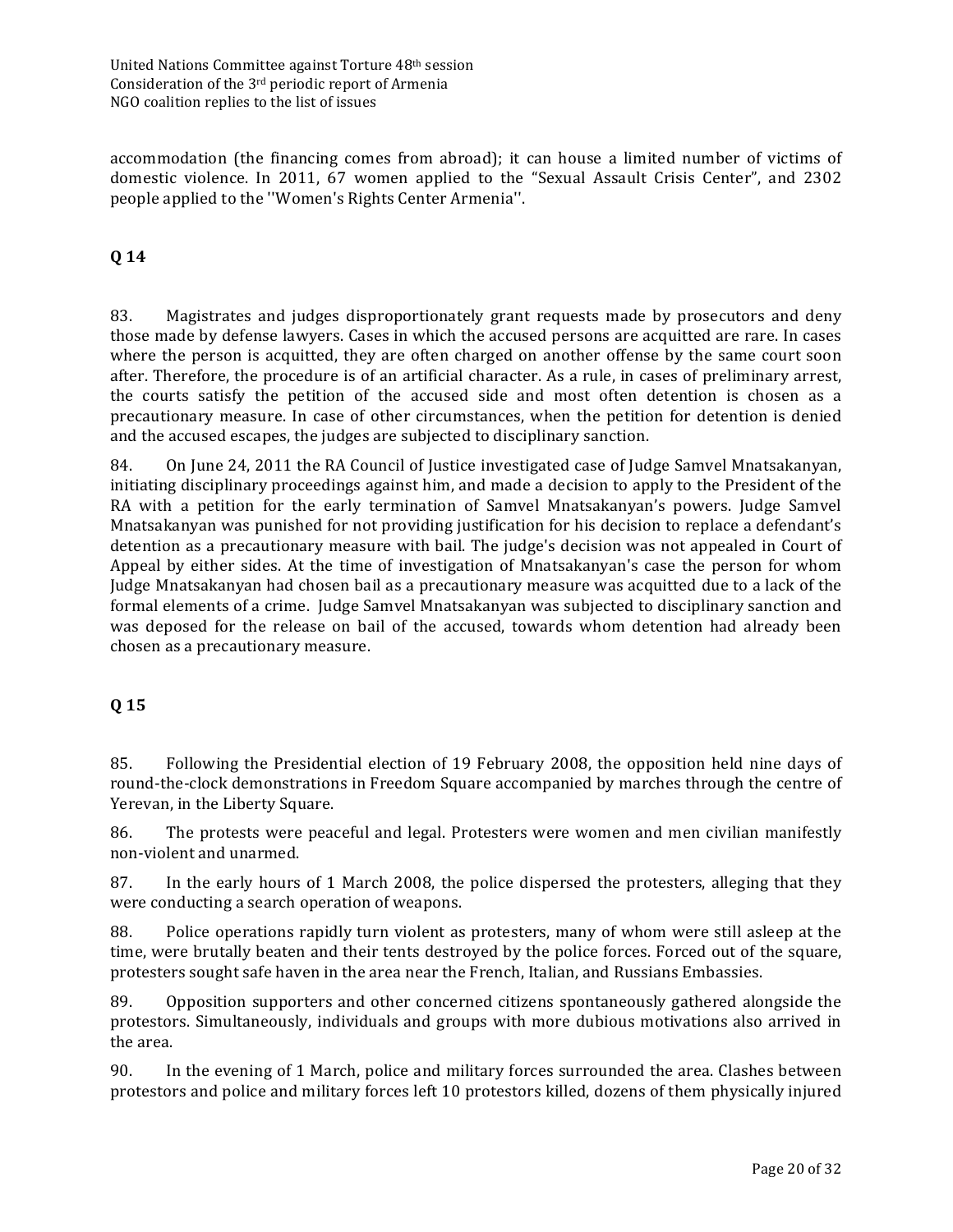and hundreds of them arrested. More than one hundred demonstrators were imprisoned for different periods of time, a dozens of them were prosecuted.

91. More than three years after the events of 1 March 2008, death circumstances of citizens remain unrevealed. Upon the suggestion of Thomas Hammerberg, Council of Europe Commissioner for Human Rights on 23 October 2008, the President of Armenia signed an order to establish a Factfinding Group to examine the events of March 2008<sup>1</sup>. The Fact-finding Group provided results only for the death of one of the 10 victims, Hamlet Tadevosyan<sup>2</sup>. Details of the case and interviews of investigation witnesses and medical employees revealed obvious inconsistencies in the criminal procedure. 

92. Relatives of killed 1 March protestors were recognized as assignees 5 months after the tragic events and action scenes were not examined.

93. In April 2010, human rights lawyer Artak Zeynalyan, the representative of assignees of 9 victims of 1 March 2008, appealed the inaction of the Special Investigation Service on the ground of failure to disclose anything related to the 1 March killings. A. Zaynalyan represented the claims of deceased Grigor Gevorgyan, Hovhannes Hovhannisyan, Samvel Harutyunyan, Tigran Abgaryan, Tigran Khachatryan, Armen Farmanyan, Gor Kloyan, Davit Petrosyan, Zakar Hovhannisyan, all of them killed on 1 March 2008. All national court instances have dismissed the appeal. Recently Artak Zeynalyan submitted a claim to the General Prosecutor's office in order to reactivate the Special Investigation Service. However, the claim was qualified as ungrounded and rejected.

94. Despite the report of the United Nations Special Rapporteur on the Situation of Human Rights Defenders<sup>3</sup>, and the repeated demands of international organizations, including international NGOs and local human rights groups, for real investigation of the deaths and injuries resulting from the 1 March 2008 clashes between the protestors and the police and military forces, and the thorough study of allegations of ill-treatment and violations of due process, the Government asserts that satisfactory investigations into the allegations of police ill-treatment have already been completed. As an unresolved issue, this and other concerns including corruption, impartiality of the judiciary, lack of independence of the media and restrictions to freedom of assembly and association have formed the basis of a lingering resentment towards the authorities."<sup>4</sup>

95. With parliamentary and presidential elections on the horizon, there is serious reason to fear that the problem of politically motivated arbitrary detention and arrest may grow worse in the near future. 

#### **Arbitrary detention**

 $\overline{a}$ 

96. In connection with the presidential election of 19 February 2008 and the demonstrations that followed, more than 100 supporters of the opposition candidates were arrested, dozens of

 $1$  The Fact-finding Group was dissolved on the reason that there were disagreements between the members of the Group. In 2009, the Group presented its report, as well as reports of individual members.

<sup>&</sup>lt;sup>2</sup> See: http://hahr.am/images/stories/cases/march1/TadevosyanEngTrans\_May18.doc.

<sup>&</sup>lt;sup>3</sup> Report of the United Nations Special Rapporteur on the Situation of Human Rights Defenders on Armenia, 23 December 2010 (UN Doc.: A/HRC/16/44/Add.2).

<sup>&</sup>lt;sup>4</sup> Report of the United Nations Special Rapporteur on the Situation of Human Rights Defenders on Armenia, para. 16.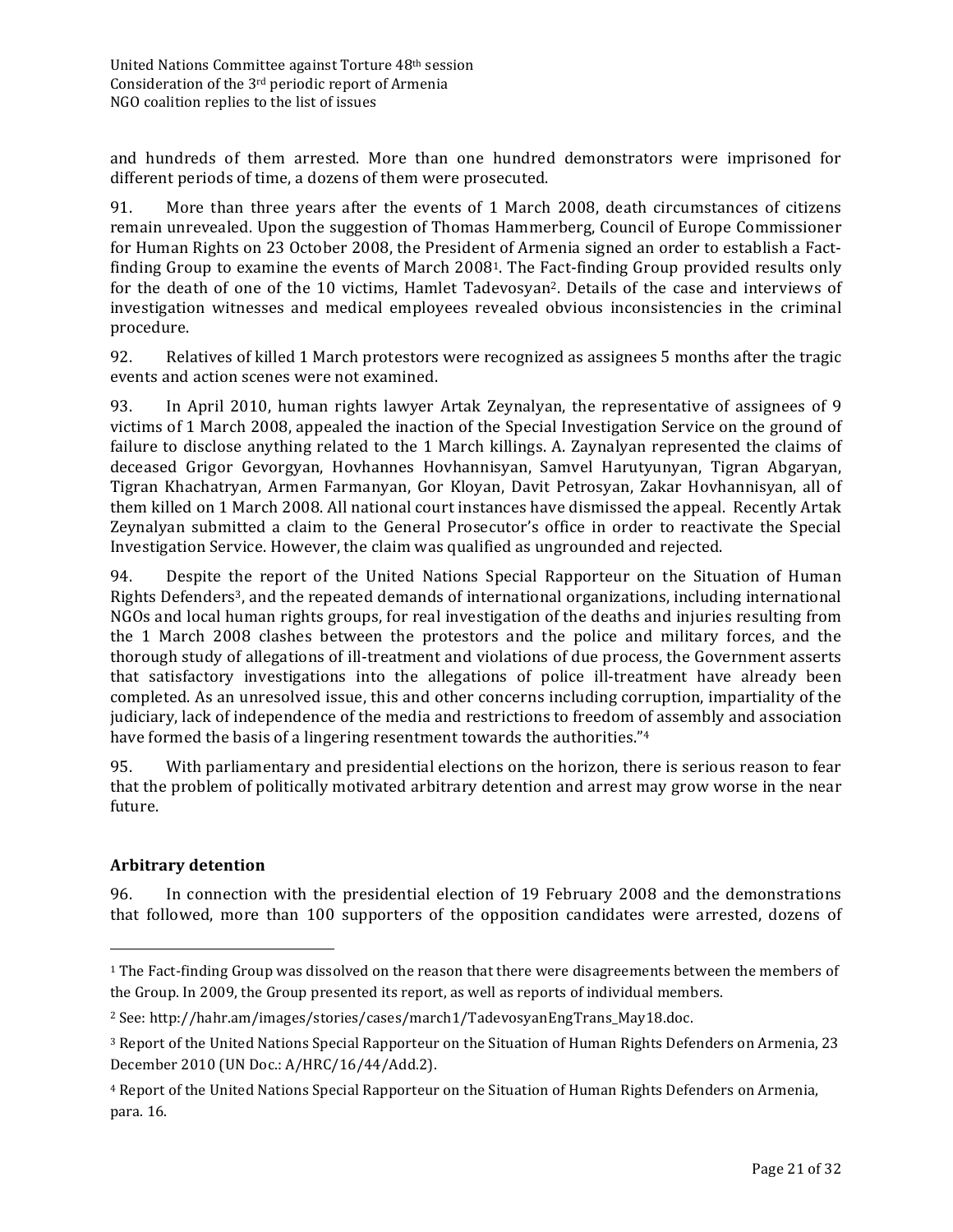whom spent more than a year in jail. The arrests of these people were regarded as politically motivated and their trials as flawed by local and international observers, as discussed below.

97. Although as of June 2011 they had all been released, for time served or as a result of two amnesties, their convictions still continue to stand. In addition, they have not received any financial compensation for their detention.

98. Starting on 1 March 2008 and continuing for the next week, thousands of people were interrogated, more than a hundred opposition leaders and activists were arrested, and as many more went into hiding. The political motivation of these arrests can be inferred from a 5 March directive of the Special Investigation Service addressed to the prosecutors of Vayots Dzor, Gegharkunik and Aragatsotn regions, the police, and the National Security Service (NSS) calling upon them to identify and question rally organizers and participants, with the aim of eliciting information on "any conversations at political rallies about foreign assistance, activists' perceptions about instability being advantageous to foreign agencies or states, and any talk of eliminating Russia's influence in the country."<sup>5</sup> The directive also called for:

99. Gathering personal information on rally participants and their family members, including property, obtaining telephone numbers of local Ter-Petrosyan campaign officials along with permission to wiretap them;

100. Obtaining copies of their passports;

101. Indentifying the drivers of the minibuses and taxis who had had transported people to Yerevan for the rallies, and finding out who had accompanied their passengers, who had paid their fares, and what they had said about the rallies.<sup>6</sup>

102. Arrests and detentions were accompanied by beatings, mistreatment, and procedural and substantive violations. At the same time, phones were tapped, houses were searched without warrants, and families were threatened and harassed. As documented in a report by Council of Europe Commissioner for Human Rights Thomas Hammarberg first published on 20 March 2008, people were routinely detained on the same charges regardless of their particular circumstances and actual involvement<sup>7</sup>: "The Prosecutors have applied standardized language in the charges against the arrested. The judges seemed not to have entered into a serious test of the charges, the legality of the apprehension and the proportionality of deprivation of liberty vis-à-vis the gravity of the crime."<sup>8</sup>

103. On 17 April 2008, in the first of several resolutions, the Parliamentary Assembly of the Council of Europe criticized the arrest and continuing detention of opposition supporters on seemingly artificial and politically motivated charges. In particular the resolution stated that "in the absence of adequate judicial control, the arrests and continuing detention of persons on seemingly

 $\overline{a}$ 

<sup>&</sup>lt;sup>5</sup> US State Department Country Report, Armenia, 2008

<sup>6</sup> Idem.

<sup>&</sup>lt;sup>7</sup> Charges under Article 225(3) of the Criminal Code of the Republic of Armenia (organising mass disturbances accompanied by violence and possession or use of firearms or explosives that led to murder) and Article 316 of the Criminal Code (violence against a representative of authorities).

 $8$  See the follow up report on the special mission to Armenia on 12-15 March 2008 by the Council of Europe Commissioner for Human Rights Thomas Hammarberg.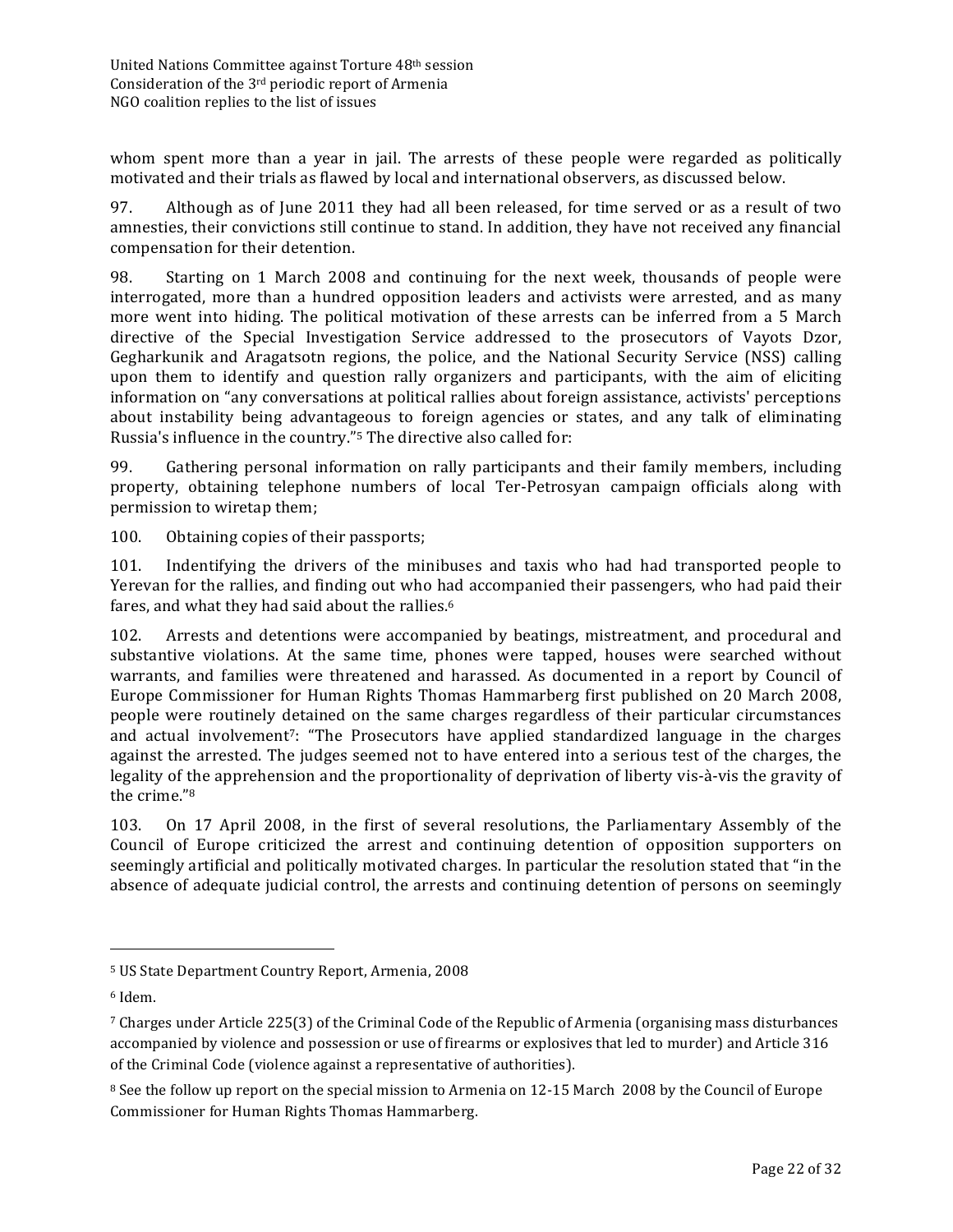artificial charges after contesting the fairness of the presidential elections or their participation in the protests after the elections could only point to the political motivation of such acts." $9$ 

#### **Right to fair trial**

104. Those arrested during the March 2008 events were kept in detention and tried, and the trials almost always resulted in conviction. Hence, during his second fact-finding mission to Armenia on 20-22 November 2008, Commissioner Thomas Hammarberg characterized the prosecution of the opposition as "political vendetta" and told reporters, "I am critical about some of the trials that have already been concluded and about the preparation of the major case against the seven prisoners<sup>10</sup>... I have not so far seen any strong evidence which would make it possible for an independent court to sentence these seven for attempting to change power in this country with violence."11

105. The politically-motivated arrests were followed by investigations and trials that gave rise to serious doubts about their independence, impartiality, and fairness.

106. The Trial Monitoring Project conducted by the Office for Democratic Institutions and Human Rights (ODIHR) from April 2008 to July 2009 found serious shortcoming with regard to the right to liberty, presumption of innocence, equality of arms, the right not to be compelled to testify, the obligation to exclude unlawfully obtained evidence, the right to defense, excessive application of sanctions for contempt of court, and judges' impartiality and professional conduct.<sup>12</sup>

#### **Freedom of expression (Article 19, ICCPR)**

107. During the run-up to the elections, journalists were beaten and arrested and the access to the press was limited. During the 20-day emergency rule, censorship was applied only to independent newspapers, online media and Radio Free Europe. Newspapers, such as *Chorrord Ishkhanutyun* and *Zhamanak Yerevan*, were closed. Access to online media was also limited, for example, *You-tube* was blocked<sup>13</sup>.

13See: 

 $\overline{a}$ 

<sup>&</sup>lt;sup>9</sup> Council of Europe Parliamentary Assembly Resolution 1609.

 $10$  A reference to the "Case of Seven", which began as a joint trial of seven oppositionists including three MPs and Levon Ter-Petrosyan's campaign manager.

<sup>&</sup>lt;sup>11</sup> See Radio Liberty: http://www.azatutyun.am/content/article/1598507.html.

<sup>&</sup>lt;sup>12</sup> Trial Monitoring Project in Armenia (April 2008-June 2009), OSCE/ODIHR Final Report

http://www.caucasusnetwork.org/admin/editor/uploads/files/pdf/World%20Press%20Freedom%20Day% 20Statement.pdf.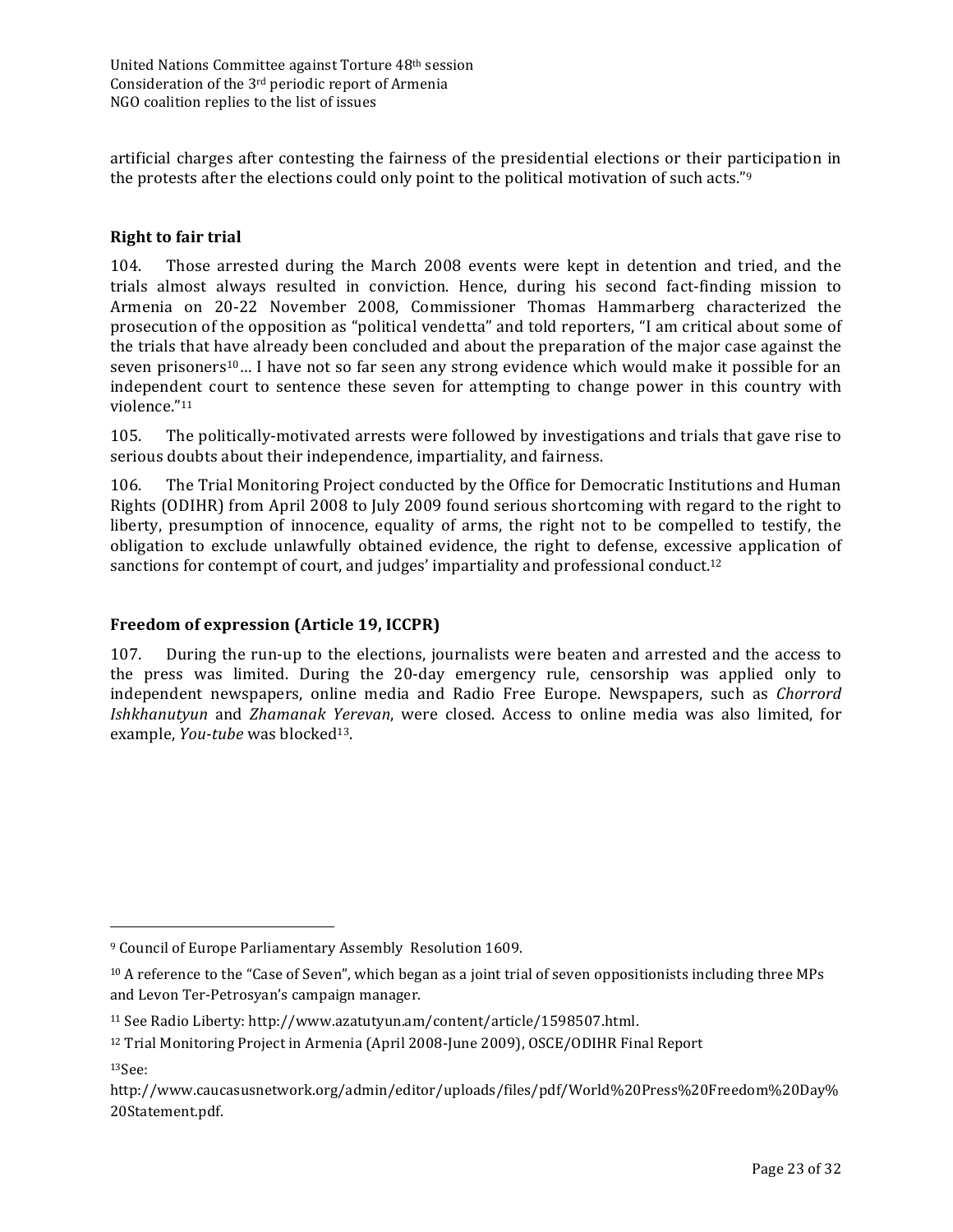# Article 10

# **Q 25**

108. The Republic of Armenia has a strategic project on gender policy for 2011-2015. Events' Project on Gender Policy for 2011; Against Gender Violence National Project; Strategic Project Against Gender Violence for 2011-2015; Events' Project Against Gender Violence for 2011; in the frameworks of the abovementioned projects it is anticipated that correspondent training courses should be organised by Republic of Armenia Ministry of Labour and Social Affairs organised similar trainings with the aim to train the social workers (orphanages, nursing homes, centre of state social security, employment service agency, etc.) on working in the structures, which are included in the Ministry's system.

109. There are no expansive projects of further training that include all the specialists working the public; doctors, policemen, psychologists, etc.

110. Numerous NGOs work for raising public awareness. These are the NGOs that mainly deal with human rights, protection of interests and women issues. There are NGOs that are ready to implement training courses, but they do not receive support from the government and there is no demand for these courses.

# **Article 11**

#### **Q 29**

111. There is no internal mechanism of complaints in penitentiary institutions. The state, namely the Prosecutor General, presents the statistics on the crimes committed while in detention, but not any statistics regarding complaints by inmates their investigations and applied sanctions.

#### **Q 30**

112. The Republic of Armenia Ministry of Justice informs about reforms in the penitentiaries; however so far there has not been any specific action undertaken. Since 2004 there is the Group of Public Observers Conducting Monitoring of Penitentiary Institutions and Agencies of the Republic of Armenia Ministry of Justice, which can visit any inmate in any penitentiary at any time of the day. In February 2011, the group presented a package of recommendations for reforms in penitentiaries; however up to date there is no information about their implementation. Moreover, to this date, a number of unsolved system issues remains, specifically the issue of conditional early release from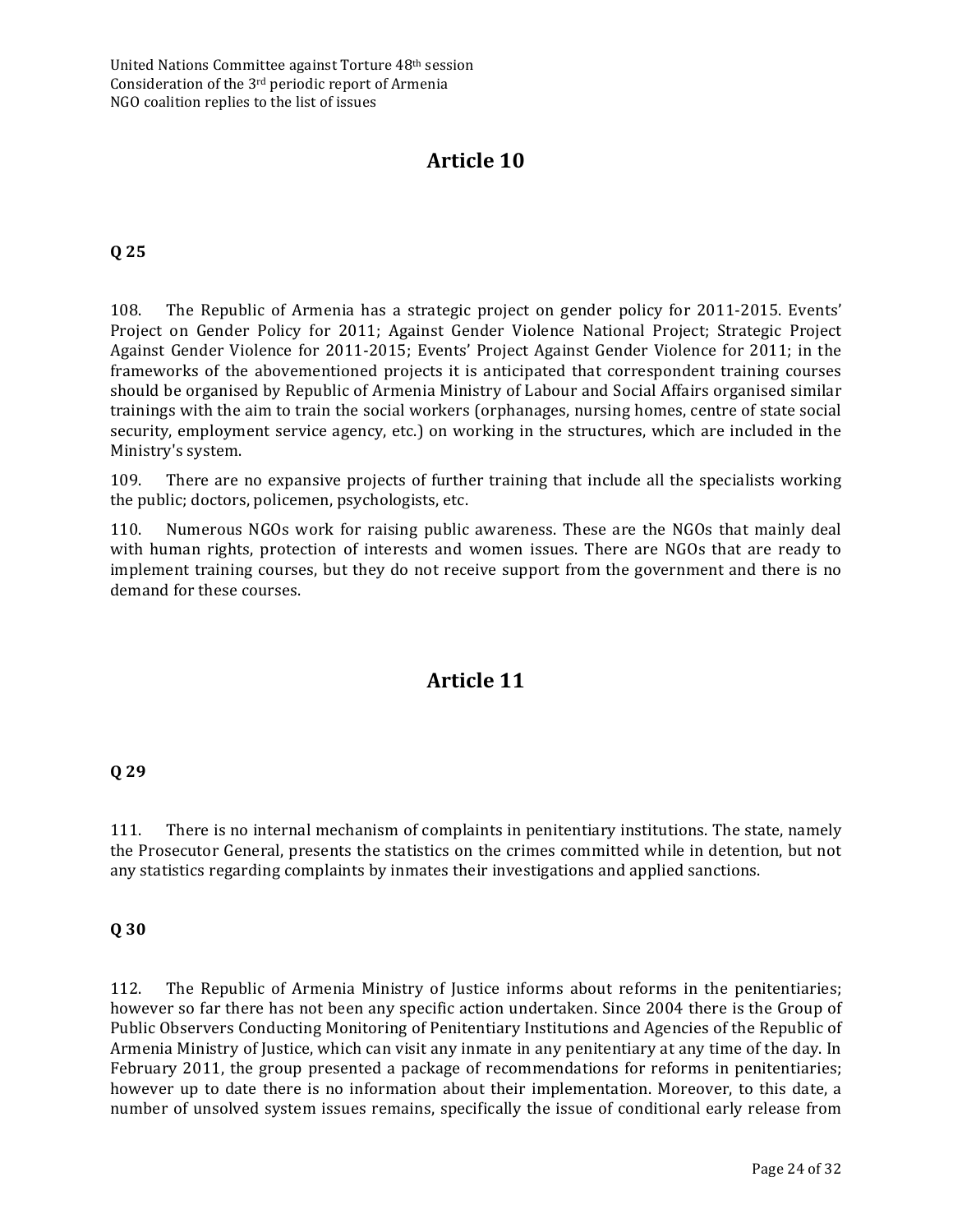service. There are numerous complaints about the interdepartmental committee for applying unjustified decisions that cannot be appealed. In case of illnesses preventing from serving the term, the government lists these, but the interdepartmental committee makes the decision about the early release without defining the time period of exam. As a result, many convicts suffering from serious illnesses and not receiving adequate care at Penal institutions are under constant uncertainty and suffering; they, in some cases, die while in detention.

113. The President of the Republic of Armenia appoints the head of the Department of Corrections -a structural unit of the Republic of Armenia Ministry of Justice- who, in terms of administrative subordination, only reports to the President and is formally subordinated to the Minister of Justice. In the last few years, the heads of the Department of Corrections have been highranking police officers. The current head is a former minister of internal affairs; the previous was the former head of the Department against Organized Crime.

114. Inadequate funding of the Penal institutions has a direct negative impact in the quantity and quality of the food as well as in the access to healthcare provided at the Penal institutions.

# **Q 31**

115. When considering a measure of restraint, the Republic of Armenia Courts applies detainment as a rule not even considering other options. Every 2 months, the investigators apply to courts with a motion to extend the detainment; these requests are generally granted. As a result, a person can remain in detainment for up to 1 year. Moreover when the investigator finishes the investigation and the prosecutor writes the indictment and files the case with the court, the court does not consider the measure of restraint at that stage and the person remains in detainment during the trial as well. This practice is one of the reasons for overpopulation in penal institutions.

116. According to the data of 28 November 2011, 4,567 persons are being held in RA Penitentiary Institutions, among them 1,259 detained persons and 3,308 convicted persons.

117. In 26 May 2011 an amnesty was announced, but reduction of the prison population was not among its stated aims.

118. Overcrowding in penitentiary institutions forces detainees to put in place a rotational system to share the insufficient number of beds.

119. The procedures of the exemption from punishment on parole are very complicated and unproductive. They cannot be carried out on the initiative of the convict. The penitentiary institution initiates the procedure by applying to the Commission. The Commission is represented as an advisory body adjunct to the President. If the Republic of Armenia penitentiary institution gives its approval, the penitentiary institution administration applies to the Court with the demand of exception from punishment. In this procedure, all the actions, inactions and decisions of all entities, are subject to appeal from the convict to all 3-instance courts. Additionally, there is lack of legislative mechanisms for compulsory enforcement of court decrees. The procedure of the exemption from punishment of the convict only becomes effective in practice by the direct order of the state supreme authorities.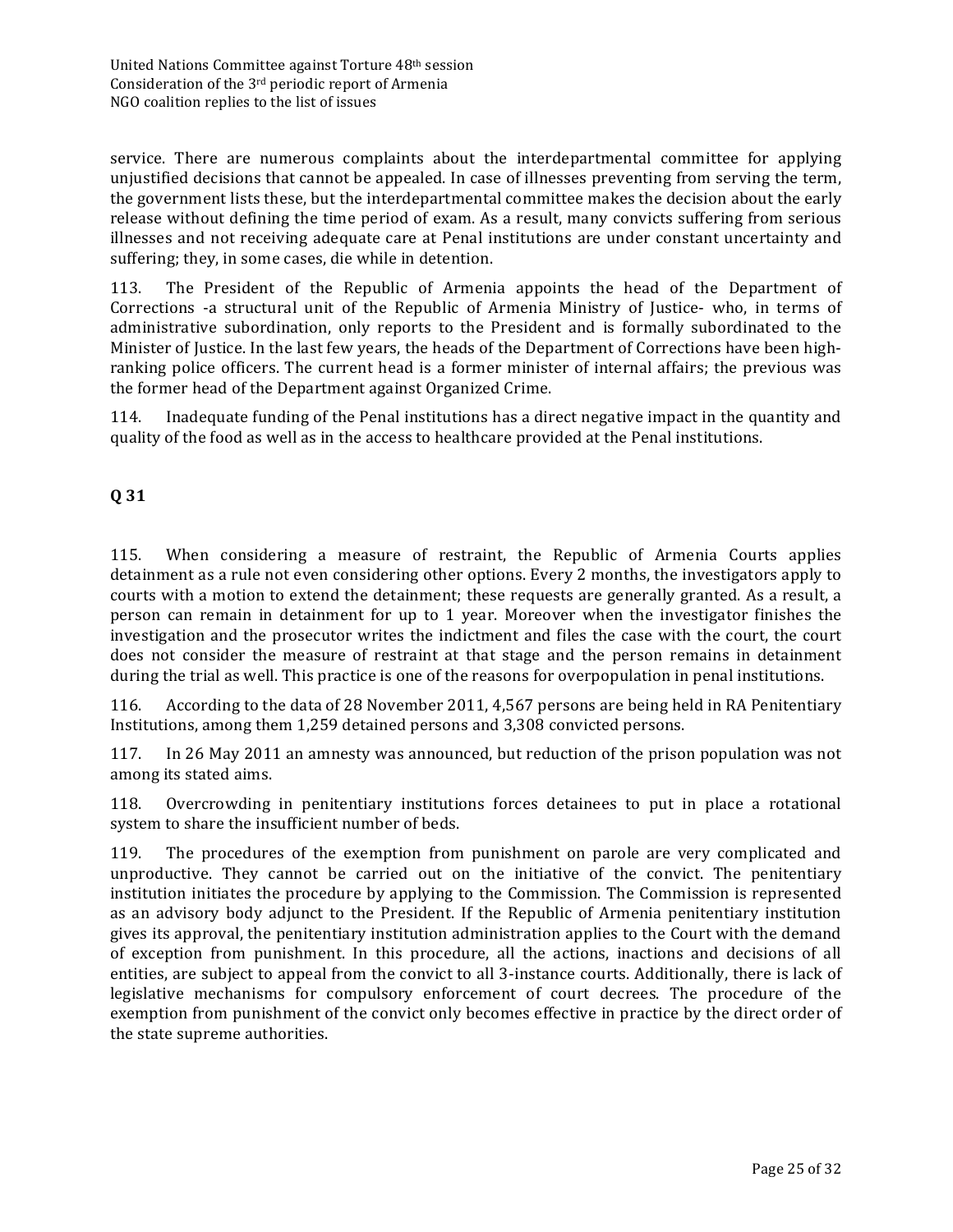# **Q 32**

120. With the aim to tackle overpopulation of the penal institutions, the President of the Republic of Armenia and the national assembly granted a general amnesty; however the measure did not last long as courts continue to convict people, acquittals are very rare and alternatives ways to imprisonments are scare.

# **Q 33**

121. The competent bodies of the Republic of Armenia do not make enough efforts to ensure the equal treatment of all apprehended persons, especially the treatment of apprehended persons who are homosexual, bisexual or transgender. There is a discriminatory attitude towards homosexual, bisexual or transgender apprehended persons, which has mainly been reflected in inhuman and degrading treatment and torture towards them that has been accompanied by both physical and psychological violence by the representatives of competent authorities (police forces).

*Illustration of discrimination against LGBT people in detention*

On 27 September 2011 a transgender person (male to female transgender person), who was in her car on Shahumyan Street at the time of an accident, was apprehended for no reason by some police officers and taken to the Central Police department, accompanied by name calling, an inhuman attitude towards the victim, and beatings. Moreover, the person was isolated in a dark room in the police station, where she was repeatedly beaten and subjected to inhuman and degrading treatment. After some time, she was apprehended for the second time from hospital, where she was recovering from the beatings by the police officers. She was harassed and threatened with physical violence to sign a blank paper, later to be filled by the officers.

Aside from the above mentioned human rights violations of apprehended persons, many cases concerning human rights violations of the MSM (men having sex with men) prisoners themselves are known, which have also been accompanied by inhuman and degrading treatment of other detainees, and neglectful and indifferent attitude of prison inspectors.

MSM behavior is considered as a reason for humiliating a prisoner. It is common practice to separate the MSM prisoner's chair and household utensils from the other inmates, and to force them to clean the toilet and surroundings, etc.

The above-described situation is considered to be a part of prison culture, which the inspectors not only do not interfere with in order to prevent future violations and to maintain order, but also adapt to.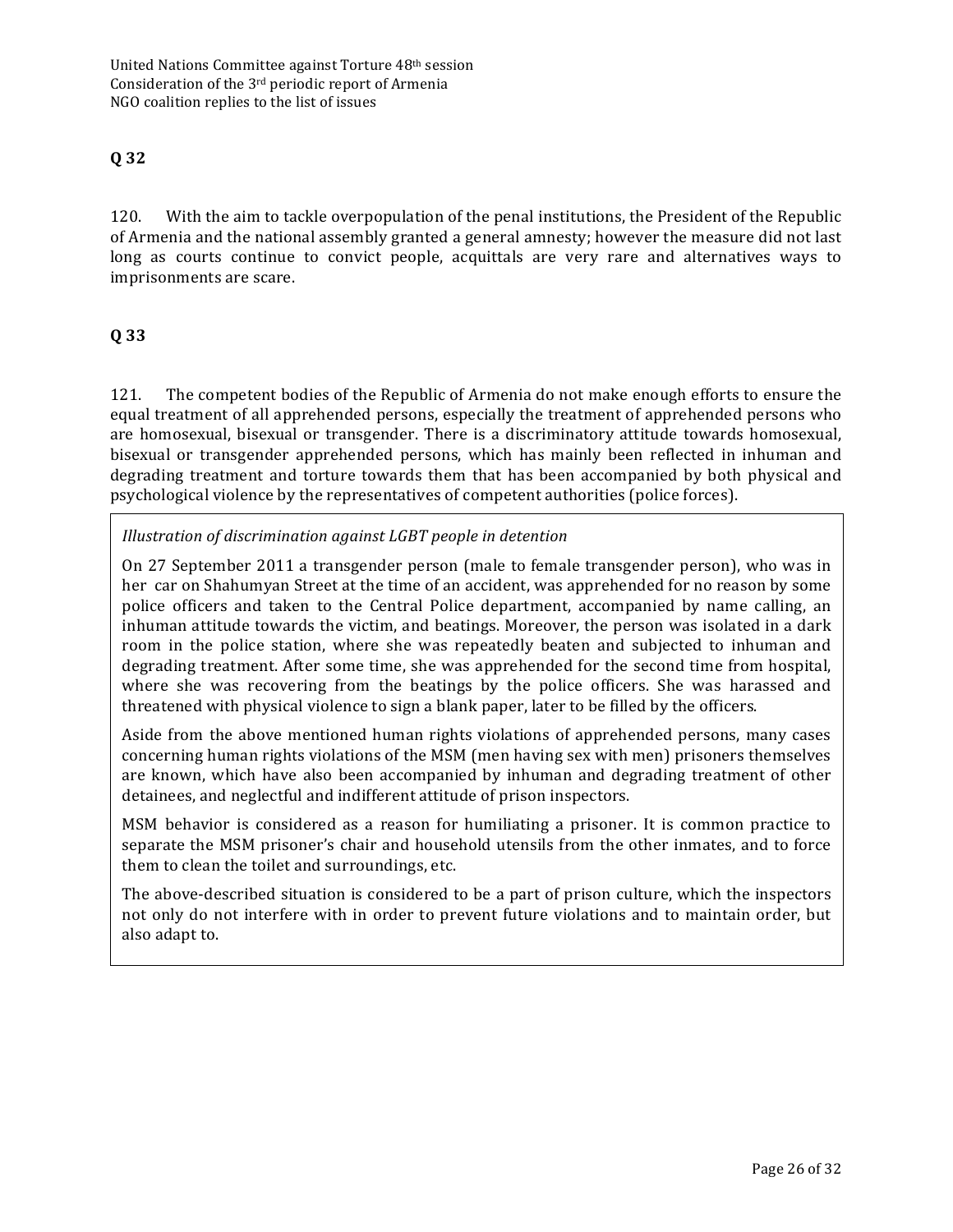# **Q 34**

122. To date in Republic of Armenia there are no specific laws, procedures or juvenile courts. During pre-trial detention, visitors' access is still limited. Moreover, no facilities exist for the physical and psychological recovery and social reintegration of juvenile offenders.

123. Armen Martirosyan is accused together with Karen Karapetyan and Petros Hakobyan in several robbery attacks in 2009. A. Martirosyan was arrested on 19 January 2010. A. Martirosyan's mother Ofelya Martirosyan applied to Helsinki Association to object against torture committed against her son to obtain a confession. According to Martirosyan's mother, approximately 10-15 police officers in civilian clothes broke into their house by breaking down the door, and searched the apartment. A. Martirosyan was detained in Gyumri city and, according to his mother, was subjected to ill treatment, torture and battery through the whole way up to Yerevan police department of Arabkir community. After 2-3 days, A. Martirosyan (juvenile at the time) was moved to a juvenile colony, where his mother saw the impact marks on the boy's body. A. Martirosyan's kidney was bleeding for 2 months. The boy said that he was forced to jump from the window. Martirosyan tried to commit suicide. Ofelya Martirosyan also informed the Helsinki Association that she had seen Karen Karapetyan in the police department and that she had been beated so much that she could barely move.

## **Q 35**

124. Corruption is rather common in penal institutions. There is a huge amount of information about it, but the complaints are few, because the inmates are intimidated and fear retaliations from the staff. It is common practice for detained and convicted individuals to give bribes for receiving some food prohibited by normative acts, and to be asked to pay for practicing their right to use the bathroom once a week and to use the telephone. The Interdepartmental Committee responsible for early releases is also pointed out as corrupted.

125. Corruption is rather common in penal institutions. There is a huge amount of information about it but the complaints are a few, because the inmates are afraid of intimidation from staff. Detained and convicted individuals give bribes not only for receiving some food prohibited by normative acts, for practicing their right of using the bathroom once a week, for using the telephone. There are some corruption risks connected with the decisions regarding early release made by the interdepartmental committee.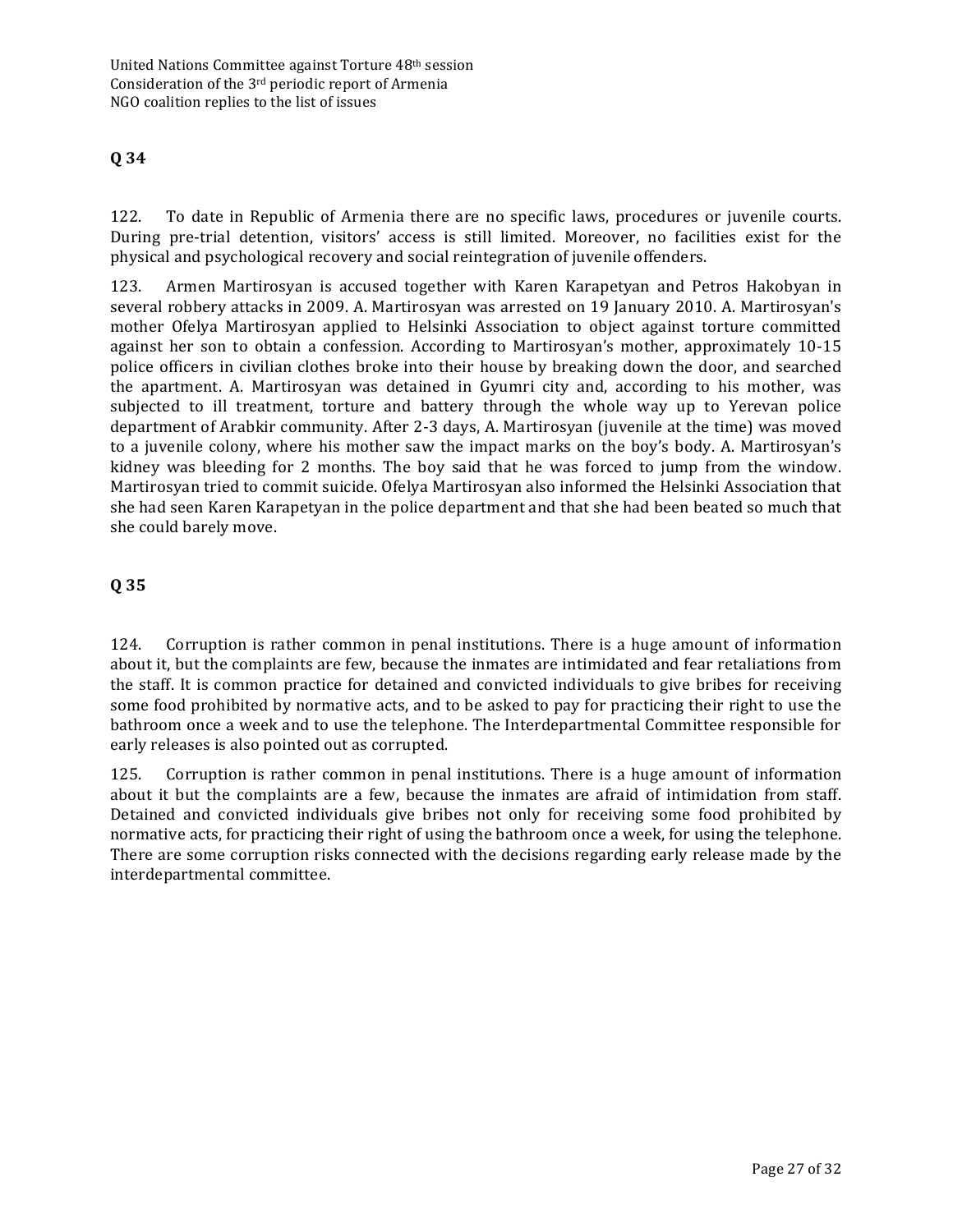# **Articles 12 and 13**

#### **Q 38**

126. Article 98 of the Republic of Armenia Criminal Procedure Code states: "Any person participating in the criminal proceedings, who can provide information, which can be significant for solving the crime or discovering the perpetrator and which can create danger to life, health, property, rights, and legal interests of the individual, his/her family member, or a close relative, has the right to protection."

127. 33 of the 88 advocates practicing in Lori, Tavush, and Shirak Regions of the Republic of Armenia stated that they did not see the need for applying security measures for the witnesses in the cases they were involved in.

128. At the same time, all advocates participating in the inquiry believe that the security measures prescribed by the legislation do not have implementation mechanisms (the law does not prescribe how security measures are applied), thus the legal norm become useless and meaningless. Referring to the cases they have dealt with, the advocates state that the most common protection measure is warning and classification of the individual's personal information. The possibility of altering the person's documents or appearance has never been used.

129. In one of the studied cases, the advocate motioned for changing the place of residence of the witness, as a protective measure provided by Article 981 of the Criminal Procedure Code. By the way, the case referred to a military crime involving a multiple murder, where the individual was engaged as a witness and was undergoing medical treatment in a town. When there was a real threat against the witness, the investigator decided to move him to a medical institution in another town upon the motion filed by the advocate. During the same period, the witness became a suspect and was moved back to the same town without any justification. By the way, the advocate did not object the action of the investigator, because there was no perspective.

130. The investigators gave the following answers to the questions asked in the questionnaire:

• Was there a protection measure initiated and if yes, how many times?

Only 1 of the 79 investigators interviewed in Lori, Tavush, and Shirak Regions applied a protection measure in his practice, up to 5 times.

The basis and reason for the decision about the protection measure

The basis of the applied protection measure was the written request from the witness, where he justified all the potential dangers or threats, which could occur if he/she testified. The investigator applied the protection measure to ensure the effective examination of the case. It should be noted that there is an opinion among investigators that the classification of the personal information as a protection measure, is the best option of neutralizing the affect of the unwritten rules of the criminal world.

The most frequently used measure of protection of witnesses

In the stated single cases, when a measure of protection of witnesses was selected, classification of personal information of the protected individual was applied. In 2011, in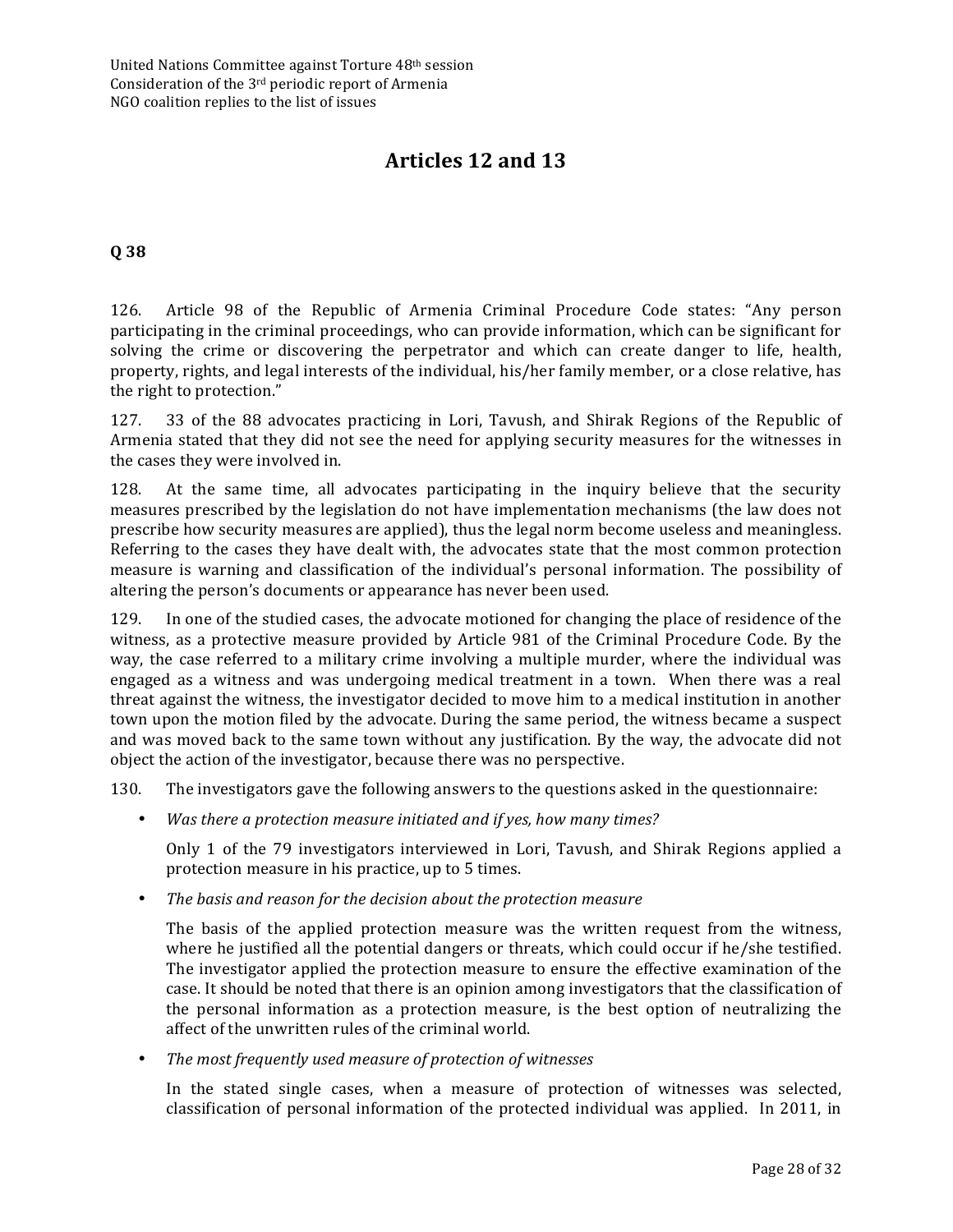one particular case, the Lori Region Court of Common Jurisdiction, despite the numerous motions filed by the defendant party to disclose the personal information of the witness and provide an equal opportunity for the defendant party to interrogate the witness, who testified against the defendant, the court did not disclose the information about the individual taken under protection by the decision of the investigator.

#### The type of crime, where a protection measure is initiated

The abovementioned investigator applied a protection measure toward a witness in a crime against one's health. It is noteworthy that crimes against one's health are both non-grave crimes, e.g. "Intentionally causing minor damage to health," as well as grave and particularly grave crimes, namely, murder or rape crimes in intensifying circumstances. By the way, in almost all countries, where there are witness protection programs or legislation, the law covers witnesses in grave or particularly grave crimes, whereas Article 981 of the RA Criminal Procedure Code does not clarify, in what kind of cases witnesses can receive a protection measure.

#### Are there witness protection mechanisms?

61% of investigators completing the questionnaires stated that there are witness protection mechanisms, and 39% believe that the mechanisms partially exist. In other words, no one denied their existence. It should be noted that the measures of protection of witnesses are prescribed by 25.05.06 AL-91-N addition in the Republic of Armenia Criminal Procedure Code. Article 981 of the Republic of Armenia Criminal Procedure Code also states: "The procedure and conditions of implementing the protection measures are prescribed by the Legislation of the Republic of Armenia." However, up to date such document has not been adopted. 

#### The body providing the measure

The investigators participating in the survey mentioned the body of inquest, law enforcement body, and the investigator, as an agency providing protection for the witness. Whereas point 3 of Article 98 of the Republic of Armenia Criminal Procedure Code states: "Upon discovery of the need to protect the persons participating in the criminal proceedings, the body of criminal proceedings, at the request of these persons or by its own initiative, takes measures of necessary protective measures, which should be implemented immediately." In other words, it is not stated who is responsible for implementing the measures prescribed by the investigator.

#### *Does the witness need legal protection?*

The majority of the responding investigators believe that witnesses need legal protection. At the same time, all 79 interviewed investigators state that there is no need to provide a public defender for insolvent witnesses.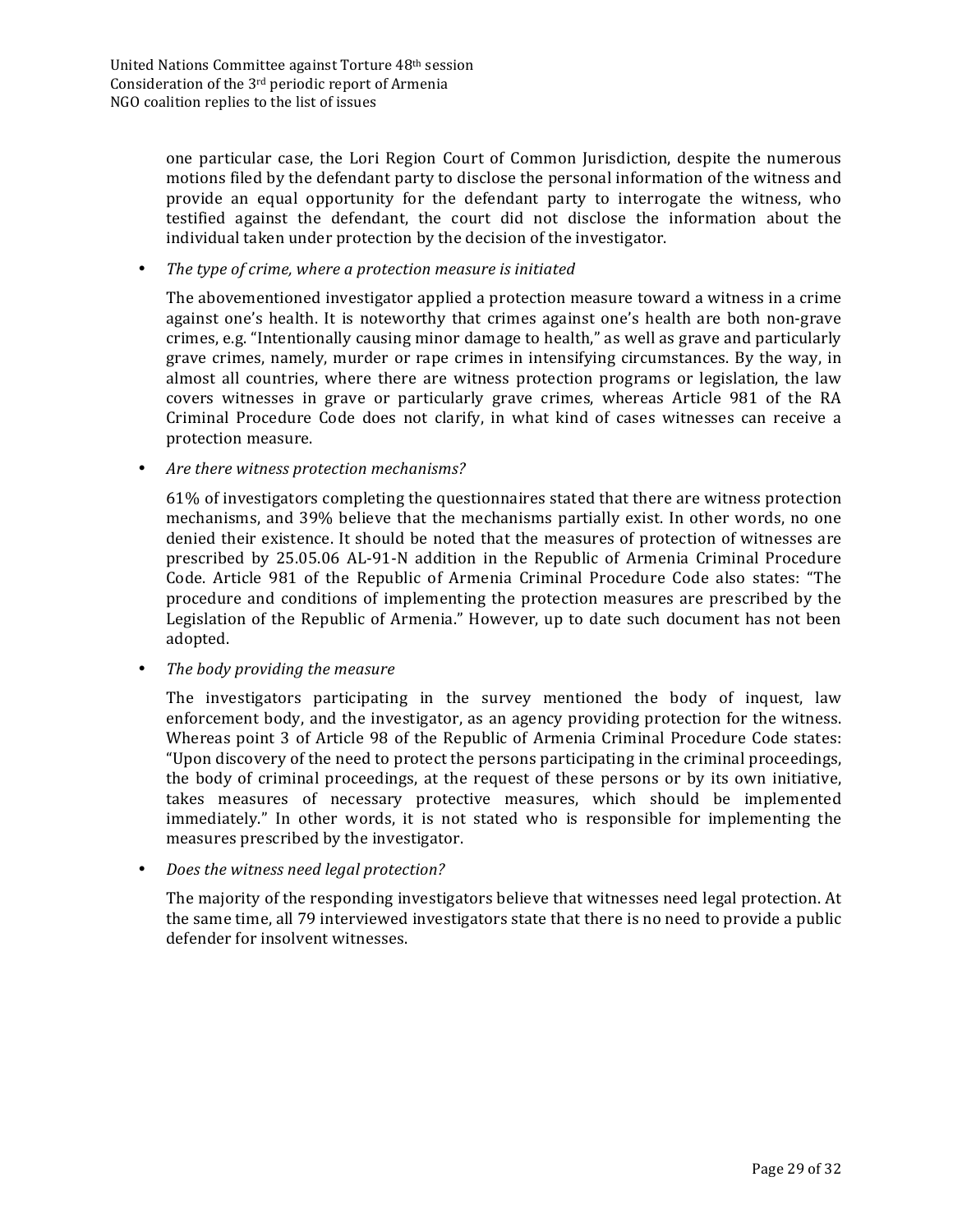# **Article 14**

## **Q 39**

131. The mechanism of compensation and the means for rehabilitation, which must be provided by the state to the victims of torture or their families, is absolutely lacking in the Republic of Armenia. 

132. In the RA legal system, the institute of moral/non-financial compensation is lacking (although it is established by law in a 30 March 2010 decision of the Republic of Armenia Constitutional Court). None of the people subjected to torture had the judicial opportunity to apply for or to receive moral compensation. In order for the victim of torture to be allowed to introduce a demand for financial compensation, the incriminated person must have been convicted, excluding the right to compensation during preliminary arrest and prolonged trial or in cases where the perpetrator is not found.

133. The Republic of Armenia signed the European Convention on the Compensation of Victims of Violent Crimes of 24 November 1983 which obliges the state to give equivalent compensation to the victims of violent crimes, even in a case when the person who has committed the crime cannot be followed and punished. However, the mentioned convention has yet not come into force and is pending the approval of the National Assembly of the Republic of Armenia (NA RA). If it comes into force, the victims of torture and degrading treatment will have the chance to get compensation.

# **Article 15**

#### **Q 41**

134. In the implementation of the law, a claim that the testimony of the accused or a witness has been elicited by torture does not lead to the suspension of the judicial proceedings. The investigation of the allegation of torture is implemented parallel to the judicial proceeding. Various similar legislative demands are lacking in the legislation. Only after a claim of torture is accepted or denied can a ruling be made as to the admissibility of the testimony in question. As a rule, the determination of the presence or absence of the torture is tasked to the same subdivision against whom the claim has been made. Or there are certain cases in which the person who made the claim is being questioned on it the argument in the presence of the same policeman to whom the torture is attributed. In practice, the hard work of proving the realization of torture mainly is given to the person who had made the announcement.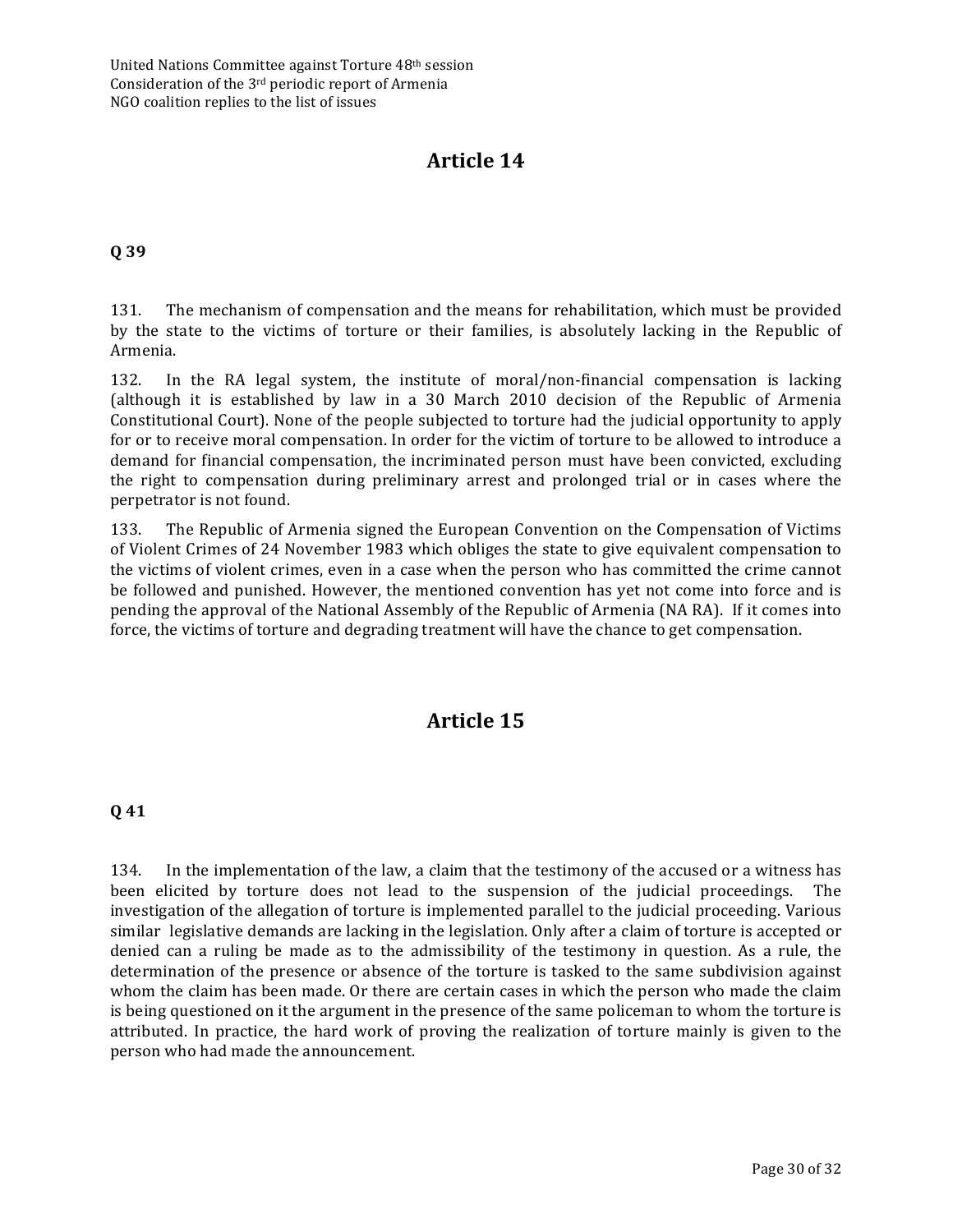# **NGO coalition**

#### Asparez Journalists' Club

Established in February 2000, the Asparez Journalists' Club works on issues related to freedom of expression and human rights violations in Armenia, with a specific focus on media rights and protection of journalist.

*Website: http://www.asparez.am.*

#### **Helsinki Association for Human Rights**

The Helsinki Association was established by a group of human rights activists in April 1997. It is committed to upholding the terms and conditions of the 1975 Helsinki Agreement on European cooperation and security, as well as all other international treaties and agreements that the Republic of Armenia has signed guaranteeing fundamental human rights to its citizens. The Helsinki Association is concerned solely with activities related directly to human rights issues and has no political, religious or national affiliation.

*Website: http://www.hahr.am.*

#### **Helsinki Citizens' Assembly Vanadzor**

Founded in March 1998 as a branch of Helsinki Citizens' Assembly Armenian Committee, Helsinki Citizens' Assembly Vanadzor was established as an independent organisation in April 2001. The geographical scope of the organisation's activity covers the Lori Region and it works in whole Armenia on certain projects.

*Website: http://hcav.am.*

#### **Jurists against Torture**

Jurists against Torture support individuals in their claims for justice and as lawyers association provides legal support to individuals victims of torture and ill-treatment and their relatives.

#### **Shahkhatun Women's Democracy Promotion NGO**

Shahkhatun was founded in 2009 to establish an independent home for the continuing work of the Political Prisoners' Wives collective, a group of women that came together when their family members were arrested as part of the government crackdown on peaceful protests against massive vote-rigging in the 2008 presidential election. Shahkhatun's mission is to fight political repression by maintaining awareness of and seeking to redress violations that took place in connection with the 2008 presidential election, and by trying to prevent political repression before it happens, through the promotion human rights awareness and civic participation among women and young people.

*Website: http://www.shahkhatun.am*